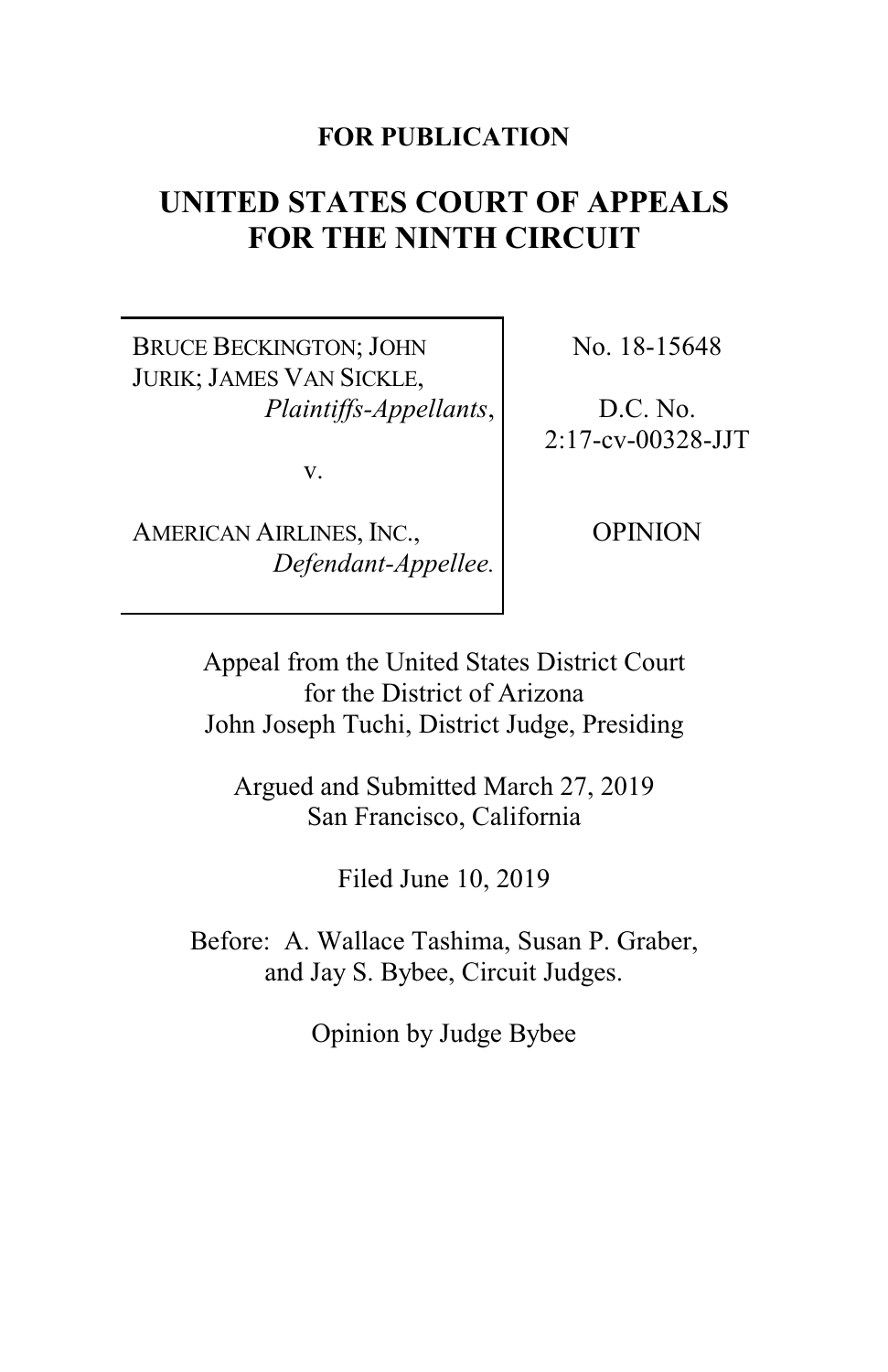# **SUMMARY\***

# **Labor Law**

The panel affirmed the district court's dismissal for failure to state a claim of an action brought by airline pilots, seeking damages under the Railway Labor Act against their employer for allegedly "colluding" with a union in the union's breach of its duty of fair representation.

In 2005, US Airways and America West Airlines merged to form a single carrier, which kept the name US Airways. The Air Line Pilots Association represented both the US Airways Pilots (the "East Pilots") and the America West pilots (the "West Pilots"). The East Pilots and the West Pilots engaged in a seniority dispute that went to arbitration. The East Pilots formed a new union, the US Airline Pilots Association ("USAPA"), which became the bargaining representative for all the pilots. In *Addington I*, a group of West Pilots alleged that USAPA breached its duty of fair representation by failing to pursue implementation of the arbitration award, known as the "Nicolau Award." In *Addington II*, US Airways sued USAPA and the West Pilots, seeking declaratory relief. In anticipation of a merger between US Airways and American Airlines, the two airlines, USAPA, and the union for American's pilots negotiated a memorandum of understanding ("MOU") addressing pilot seniority. In *Addington III*, a group of West Pilots alleged that USAPA breached its duty of fair representation by including in the MOU Paragraph 10(h), which abandoned the

**<sup>\*</sup>** This summary constitutes no part of the opinion of the court. It has been prepared by court staff for the convenience of the reader.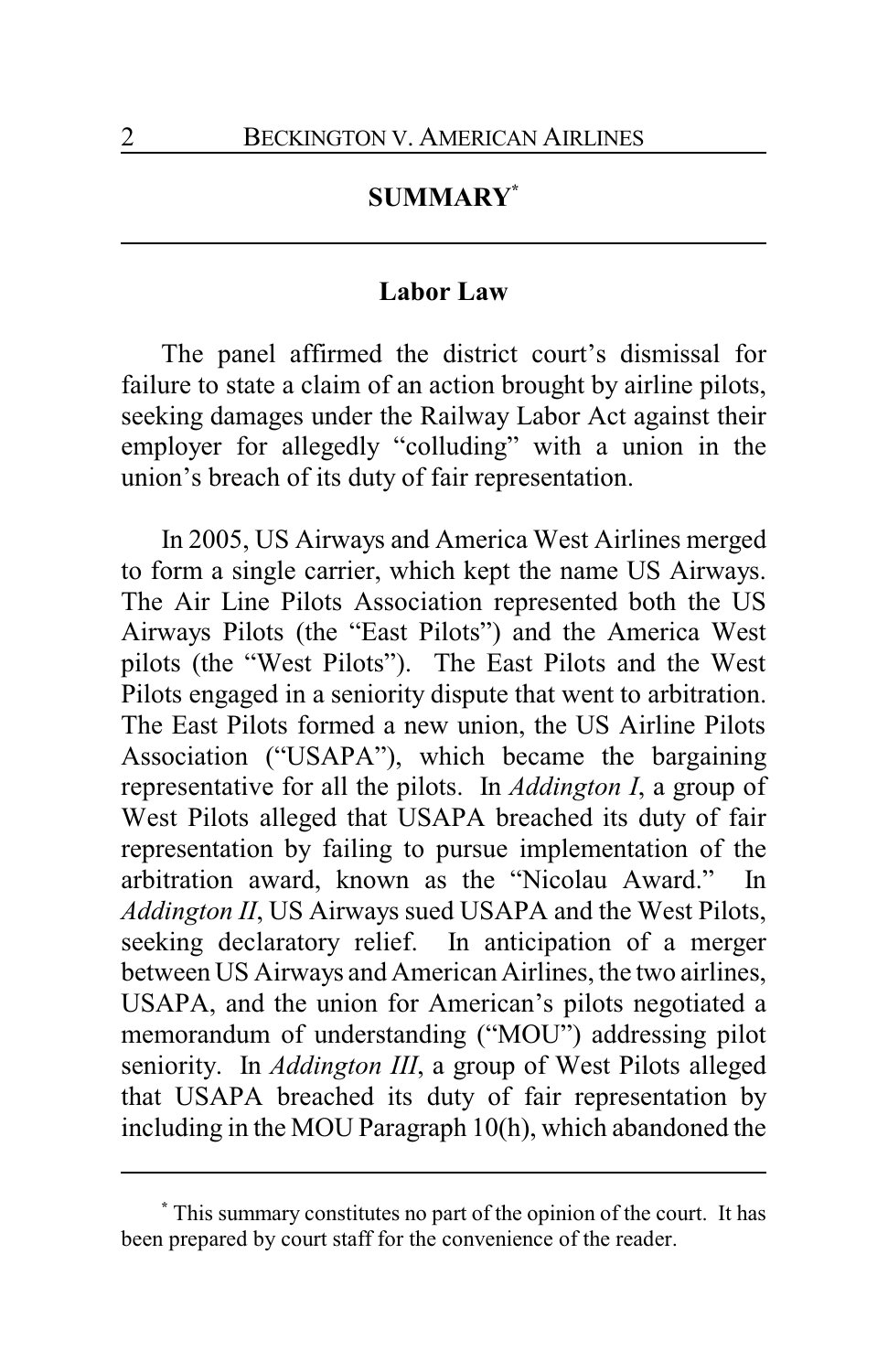Nicolau Award. The court of appeals reversed the district court's judgment after trial in part, holding that USAPA breached its duty of fair representation by inserting Paragraph 10(h) into the MOU. In arbitration pursuant to the MOU, the arbitration panel issued a decision declining to implement the Nicolau Award and using a different methodology for integrating the pilots' seniority lists.

Former West Pilots filed *Addington IV*, seeking damages under the Railway Labor Act for US Airways's "collusion" in USAPA's breach of its duty of fair representation. Affirming the district court's dismissal, and disagreeing with the Seventh Circuit, the panel held that employees aggrieved by a union's breach of its duty of fair representation during collective bargaining cannot sue their employer for "colluding" in the union's breach. The panel concluded that nothing in the Railway Labor Act's text or collective bargaining framework supported expansion of the doctrine that a union owes its constituents a duty of fair representation. The panel held that the pilots' suit was different from a hybrid suit, in which employees sue both their employer and their union, because the pilots made no allegation that their employer breached its own obligations under a collective bargaining agreement.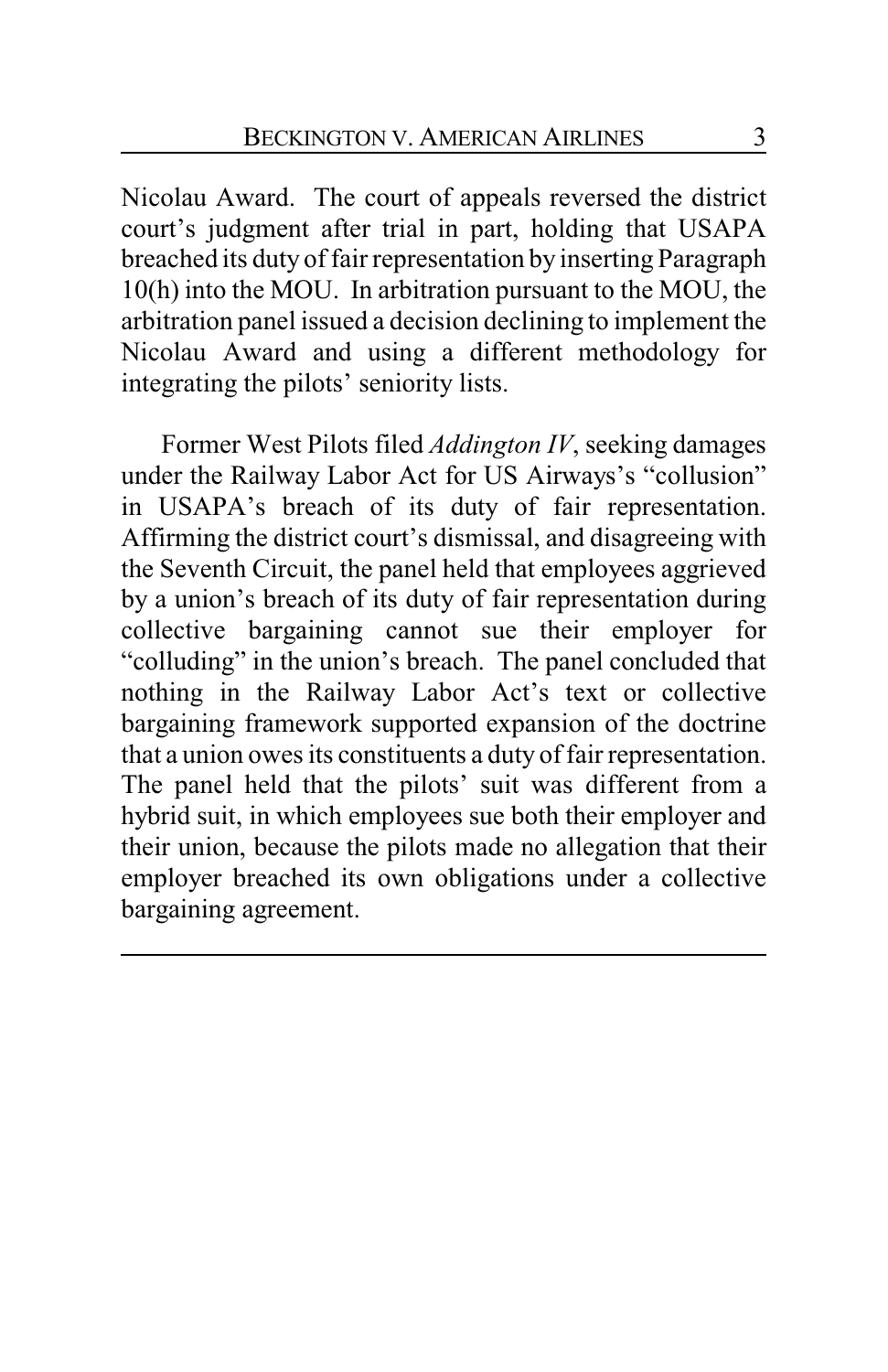# **COUNSEL**

Marty Harper (argued) and Andrew S. Jacob, ASU Alumni Law Group, Phoenix, Arizona, for Plaintiffs-Appellants.

Robert A. Siegel (argued) and Chris A. Hollinger, O'Melveny & Myers LLP, Los Angeles, California; Paul D. Jones, American Airlines Inc., Forth Worth, Texas; for Defendant-Appellee.

# **OPINION**

BYBEE, Circuit Judge:

The Railway Labor Act ("RLA"), 45 U.S.C. §§ 151 *et seq.*, authorizes employees in the railroad and airline industries to select a union to act as their exclusive representative for collective bargaining with their employer. As exclusive bargaining representative, the union assumes a duty to "represent fairly the interests of all bargaining-unit members during the negotiation, administration, and enforcement of collective-bargaining agreements." *Int'l Bhd. of Elec. Workers v. Foust*, 442 U.S. 42, 47 (1979). If the union breaches its duty of fair representation, aggrieved employees have a cause of action against the union that is "judicially 'implied'" under the RLA. *Id.* (citation omitted). The question in this case is whether those employees may also sue their employer under the RLA for allegedly "colluding" with the union in the union's breach of duty. We conclude that the answer is no.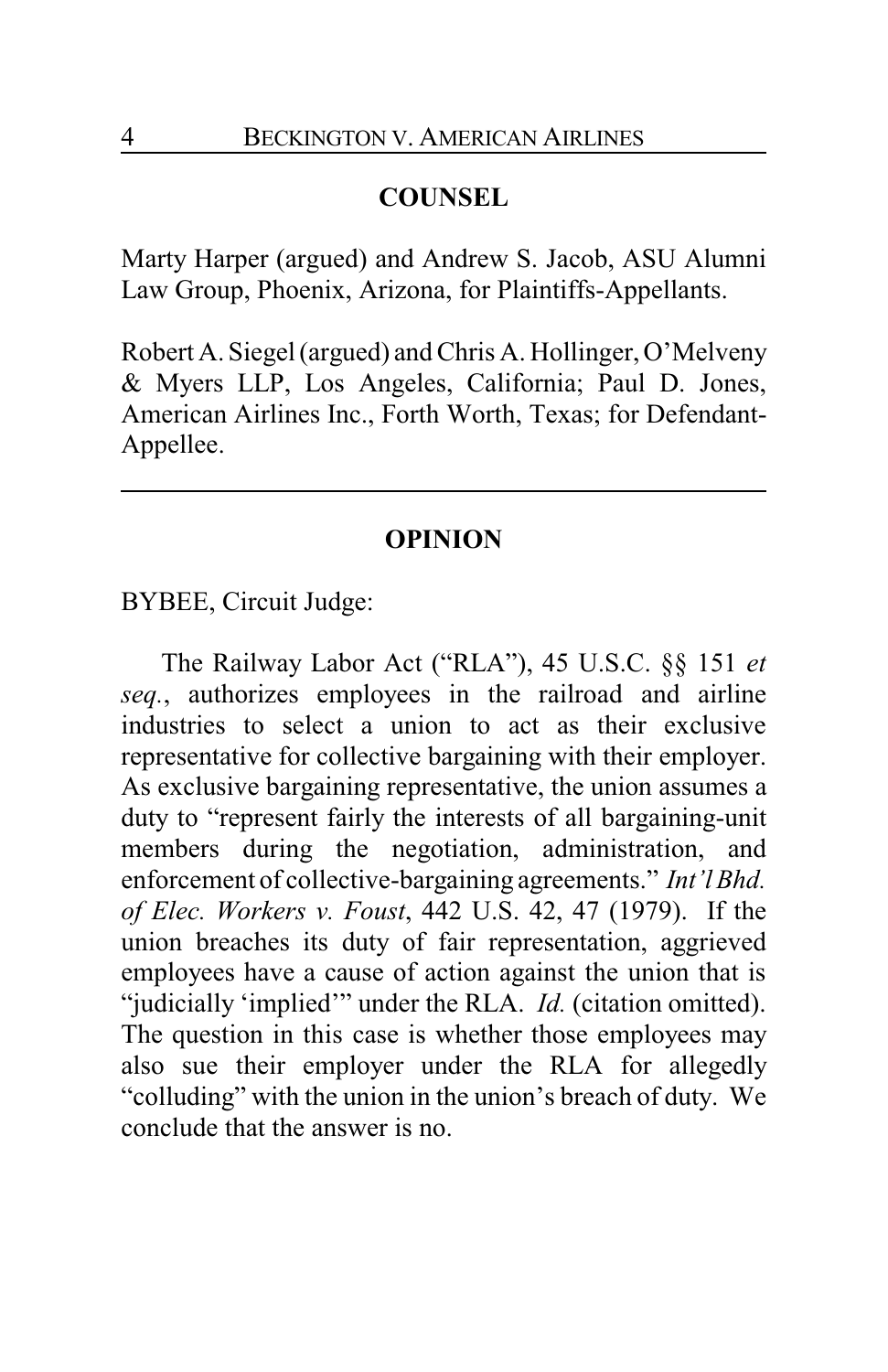# I

#### A

We begin with some background on the RLA, which "cannot be appreciated apart from the environment out of which it came and the purposes which it was designed to serve." *Burlington N. R.R. Co. v. Bhd. of Maint. of Way Emps.*, 481 U.S. 429, 444 (1987) (quoting *Elgin, Joliet & E. Ry. Co. v. Burley*, 325 U.S. 711, 751 (1945) (Frankfurter, J., dissenting)).

Enacted in 1926, the RLA followed "decades of labor unrest" in the railroad industry that threatened "wasteful strikes and interruptions of interstate commerce." *Id.* at 444, 450 (citation omitted). Disputes over wages and working conditions led to boycotts and strikes capable of shutting down large swaths of the nation's railways. *See* Charles M. Rehmus, *Evolution of Legislation Affecting Collective Bargaining in the Railroad and Airline Industries*, in *The Railway Labor Act at Fifty* 1, 2–7 (Charles M. Rehmus ed., 1977). States were largely unable to regulate rail lines that extended beyond their borders, *see Wabash, St. Louis & Pac. Ry. Co. v. Illinois*, 118 U.S. 557, 577 (1886), and Congress's prior efforts at prescribing various dispute resolution mechanisms were unsuccessful, *see Int'l Ass'n of Machinists v. Street*, 367 U.S. 740, 755–57 & nn.11–12 (1961). The strikes in many cases turned into violent riots, which often led to sweeping strike injunctions and, in some cases, intervention by federal troops. Wayne L. McNaughton & Joseph Lazar, *Industrial Relations and the Government* 33, 95–109 (1954); *see, e.g.*, *In re Debs*, 158 U.S. 564, 582–83 (1895); *King v. Ohio & Miss. Ry. Co.*, 14 F. Cas. 539, 540–42 (C.C.D. Ind. 1877) (No. 7,800); *United States v. Ry. Emps.'*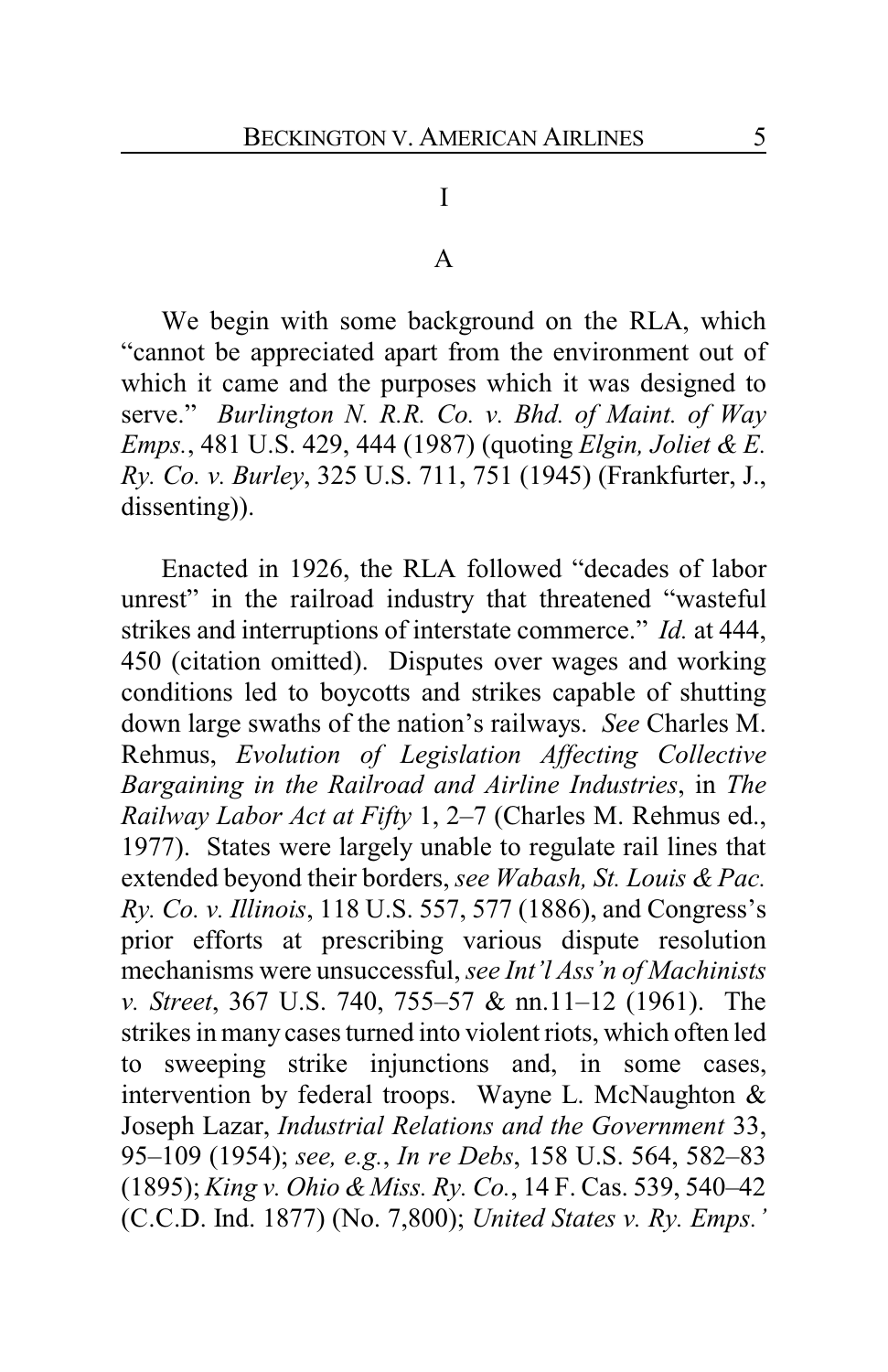*Dep't of Am. Fed'n of Labor*, 283 F. 479, 492–96 (N.D. Ill. 1922).

By 1926, the major railroads and railroad unions recognized the need for a peaceful and effective framework for resolving labor disputes, and after a remarkable series of conferences and negotiations between them, both sides agreed on a bill that Congress enacted into law. Railway Labor Act, Pub. L. No. 69-257, 44 Stat. 577 (1926); *see Tex. & New Orleans R.R. Co. v. Bhd. of Ry. & S.S. Clerks*, 281 U.S. 548, 562–63 & n.2 (1930). Congress substantially amended the RLA in 1934, *see Street*, 367 U.S. at 759–60, and in 1936 extended its "benefits and obligations" to the "then small-butgrowing air transportation industry," *Int'l Ass'n of Machinists v. Cent. Airlines, Inc.*, 372 U.S. 682, 685 (1963); *see* 45 U.S.C. §§ 181–188.

The RLA endeavors "to promote stability in labormanagement relations by providing a comprehensive framework for resolving labor disputes." *Hawaiian Airlines, Inc. v. Norris*, 512 U.S. 246, 252 (1994). At "[t]he heart" of its framework is 45 U.S.C. § 152, First, which requires labor and management "to exert every reasonable effort to make and maintain agreements concerning rates of pay, rules, and working conditions, and to settle all disputes . . . in order to avoid any interruption to commerce or to the operation of any carrier growing out of any dispute between the carrier and the employees thereof." *Bhd. of R.R. Trainmen v. Jacksonville Terminal Co.*, 394 U.S. 369, 377–78 (1969) (alteration in original) (quoting 45 U.S.C. § 152, First). To that end, the RLA subjects all labor-management "disputes to virtually endless 'negotiation, mediation, voluntary arbitration, and conciliation,'" *Burlington N.*, 481 U.S. at 444 (citation omitted), with the precise procedure dependent on the nature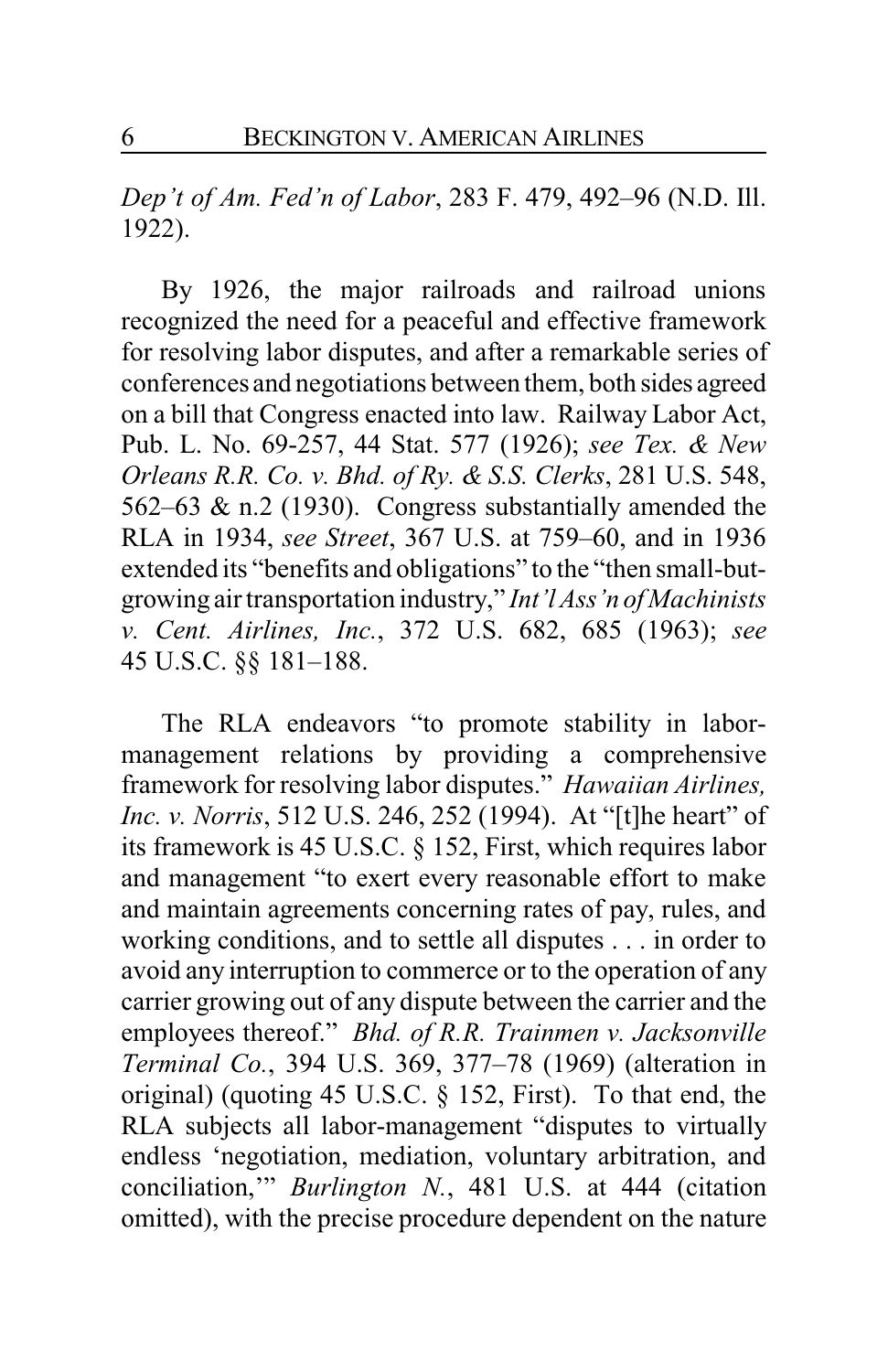of the underlying claims, *see Alaska Airlines Inc. v. Schurke*, 898 F.3d 904, 916–17 (9th Cir. 2018) (en banc), *cert. denied*, 139 S. Ct. 1445 (2019). And to implement this framework, the RLA prescribes a process of collective bargaining "between the carriers on the one hand and the employees through their unions on the other." *Street*, 367 U.S. at 760 (citation omitted).

Accordingly, a fundamental component of the RLA's design is the right of employees "to organize and bargain collectively through representatives of their own choosing." 45 U.S.C. § 152, Fourth. Employers must "treat with" the employees' designated bargaining representative,**<sup>1</sup>** *id.* § 152, Ninth, which is chosen by a majority of the employees in a particular "craft" or bargaining unit, *id.* § 152, Fourth. Employers are prohibited from "interfer[ing] in any way with the organization of [their] employees"; using employer funds to "maintain[] or assist[] or contribut[e] to any labor organization [or] labor representative"; and influencing the "designation of representatives." *Id.* § 152, Third, Fourth. In certain circumstances, employees can sue their employer for violating these statutory commands. *See, e.g.*, *Virginian Ry. Co. v. Sys. Fed'n No. 40*, 300 U.S. 515, 548–49 (1937) (refusing to bargain with designated union); *Ass'n of Flight Attendants v. Horizon Air Indus., Inc.*, 280 F.3d 901, 904–06 (9th Cir. 2002) (interfering with right to organize); *Barthelemy v. Air Lines Pilots Ass'n*, 897 F.2d 999, 1015–16 (9th Cir. 1990) (per curiam) (providing financial assistance to

<sup>&</sup>lt;sup>1</sup> "The term 'representative' means any person or persons, labor union, organization, or corporation designated either by a carrier or group of carriers or by its or their employees, to act for it or them." 45 U.S.C. § 151, Sixth. We use the terms "representative" and "union" interchangeably in this opinion.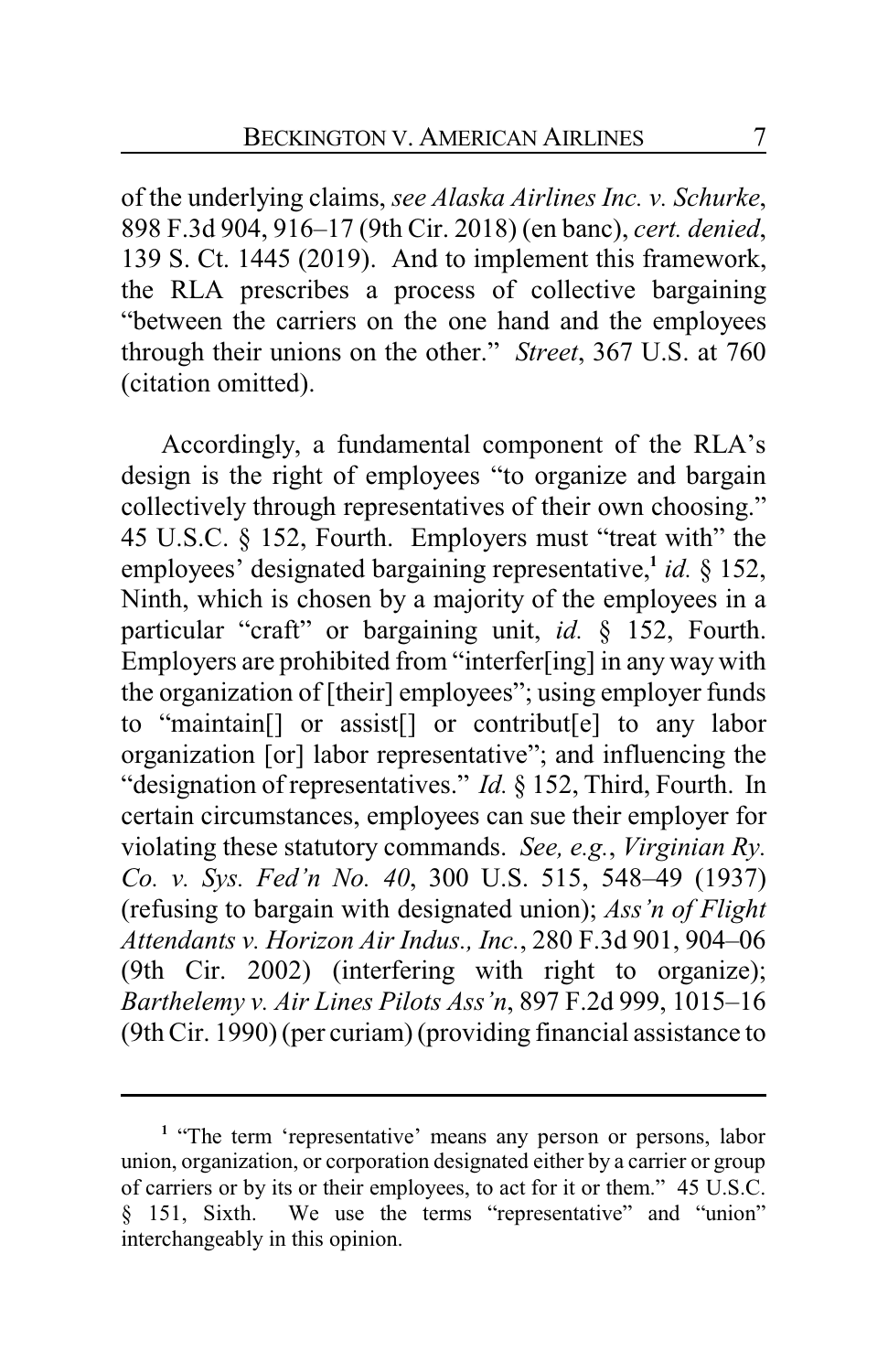union). And "willful" violations can result in criminal sanctions. 45 U.S.C. § 152, Tenth.

Once a union is chosen by a majority of the employees in a bargaining unit, the union's bargaining power is "exclusive." *Steele v. Louisville & Nashville R.R. Co.*, 323 U.S. 192, 194 (1944). The union "act[s] on behalf of *all* the employees" within its bargaining unit, a position that "operates to exclude any other from representing" the employees and prohibits employees from "bargain[ing] individually on behalf of themselves as to matters which are properly the subject of collective bargaining." *Id.* at 199–200 (emphasis added). The union's exclusivity, moreover, imposes on the employer an "affirmative duty to treat *only* with the [selected union], and hence the negative duty to treat with no other." *Virginian Ry.*, 300 U.S. at 548 (emphasis added). Thus, by "empower[ing] unions to bargain exclusively for all employees in a particular bargaining unit," the RLA "subordinate[s] individual [employee] interests to the interests of the unit as a whole." *Foust*, 442 U.S. at 46.

Of course, with great power comes great responsibility. Although the union is selected by a majority vote, the Supreme Court has held that, once selected, the union's authority as exclusive bargaining representative carries with it "a correlative duty 'inseparable from the power of representation'" to "represent fairly the interests of *all* bargaining-unit members during the negotiation, administration, and enforcement of collective-bargaining agreements." *Id.* at 46–47 (emphasis added) (quoting *Steele*, 323 U.S. at 204). The duty of fair representation thus acts "as a 'bulwark to prevent arbitrary union conduct'" against individual employees, *id.* at 47 (quoting *Vaca v. Sipes*, 386 U.S. 171, 182 (1967)), who otherwise would have "no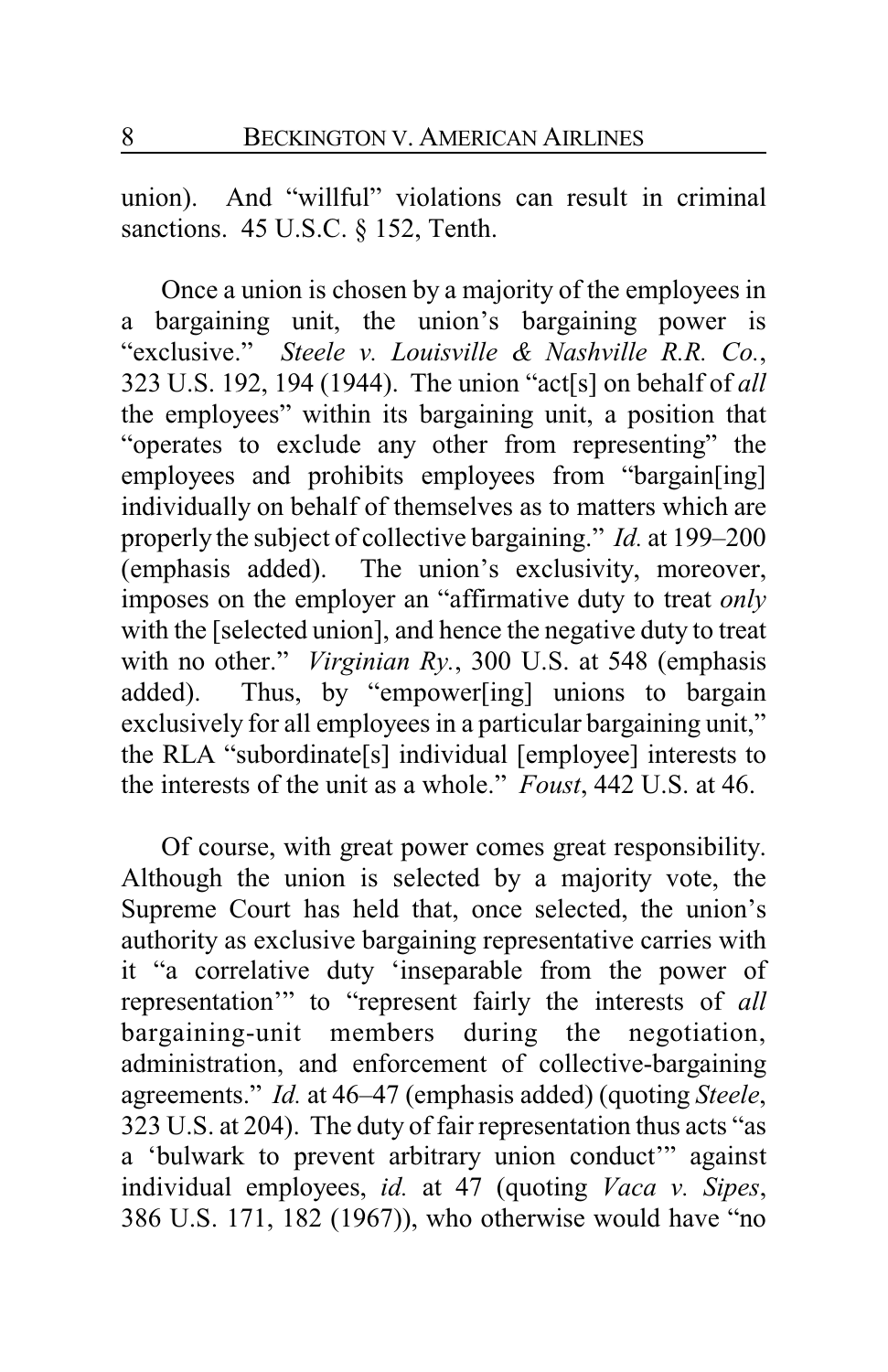means of protecting their interests" at the bargaining table other than to strike, a result the RLA was specifically designed to avoid, *Steele*, 323 U.S. at 200–01. To fulfill its duty of fair representation, the union is required "to serve the interests of all members without hostility or discrimination toward any, to exercise its discretion with complete good faith and honesty, and to avoid arbitrary conduct." *Air Line Pilots Ass'n, Int'l v. O'Neill*, 499 U.S. 65, 76 (1991) (quoting *Vaca*, 386 U.S. at 177). A union therefore "breaches its duty of fair representation if its actions are either 'arbitrary, discriminatory, or in bad faith.'" *Id.* at 67 (quoting *Vaca*, 386 U.S. at 190); *see Demetris v. Transp. Workers Union of Am.*, 862 F.3d 799, 805–08 (9th Cir. 2017).

The Supreme Court has also held that employees have a "judicially 'implied'" cause of action under the RLA against their union for breaching its duty of fair representation. *Foust*, 442 U.S. at 47 (quoting *Steele*, 323 U.S. at 204). "[R]esort to the courts" is necessary in such circumstances, the Court has explained, because the RLA does not contain any administrative mechanism for aggrieved employees to remedy the breach or "secure separate representation for the purposes of collective bargaining"; without a cause of action against the union, the right to fair representation "would be sacrificed or obliterated." *Steele*, 323 U.S. at 206–07. Thus, employees can sue the union in federal court and seek "the usual judicial remedies of injunction and award of damages when appropriate." *Id.* at 207.

### B

We now turn to the facts of this case—the latest chapter in "what we have called 'a bitter seniority dispute'" between two factions of airline pilots. *Addington v. US Airline Pilots*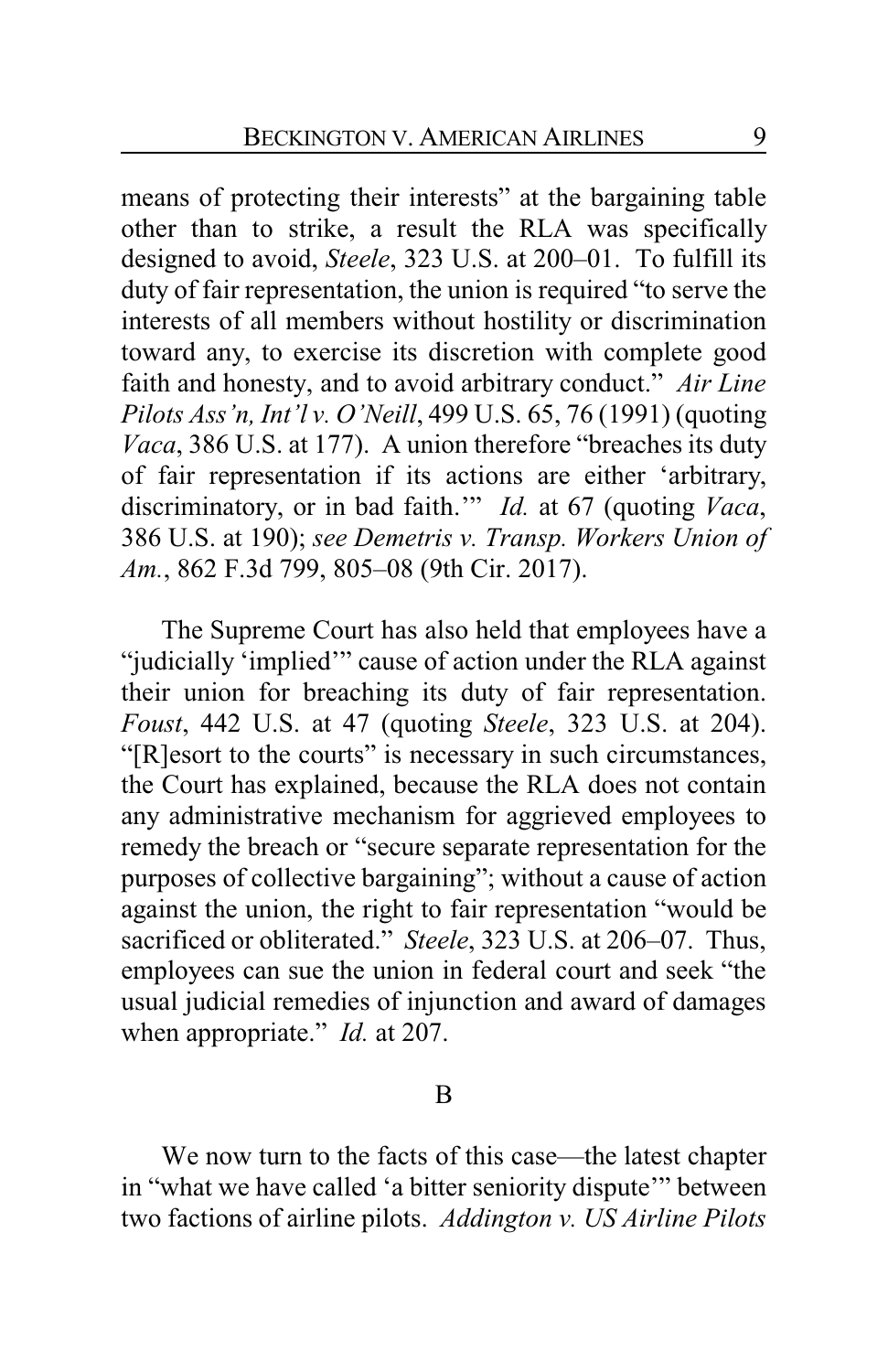*Ass'n*, 791 F.3d 967, 971 (9th Cir. 2015) ("*Addington III*") (quoting*Addington v. US Airline Pilots Ass'n*, 606 F.3d 1174, 1176 (9th Cir. 2010) ("*Addington I*")); *see also US Airways, Inc. v. Addington*, 2012 WL 5996936, at \*1–3 (D. Ariz. Oct. 11, 2012) ("*Addington II*"). We detailed the lengthy history of this dispute in our prior opinions, *see Addington III*, 791 F.3d at 971–79; *Addington I*, 606 F.3d at 1177–79, and only summarize it here.

1

In 2005, US Airways and America West Airlines merged to form a single carrier, which kept the name US Airways. At the time, the Air Line Pilots Association ("ALPA") was the certified bargaining representative for both the US Airways pilots (the "East Pilots") and the America West pilots (the "West Pilots"). The East Pilots significantly outnumbered the West Pilots.

ALPA entered into a "Transition Agreement" with the merging airlines that set forth the process for integrating the pilot seniority lists for the two pilot groups. The Transition Agreement required the pilots to negotiate among themselves a single integrated list and, if negotiations failed, to submit to binding arbitration. Once the two sides arrived at an integrated list, it would be presented to the airlines for acceptance. But the Transition Agreement also provided that, before a single seniority list could be implemented, the pilots and the airlines must ratify a new collective bargaining agreement—known as the "Single Agreement"—that would apply to all of the pilots. Ratification of the Single Agreement would require approval by a majority of both pilot groups. Until that condition was satisfied, the existing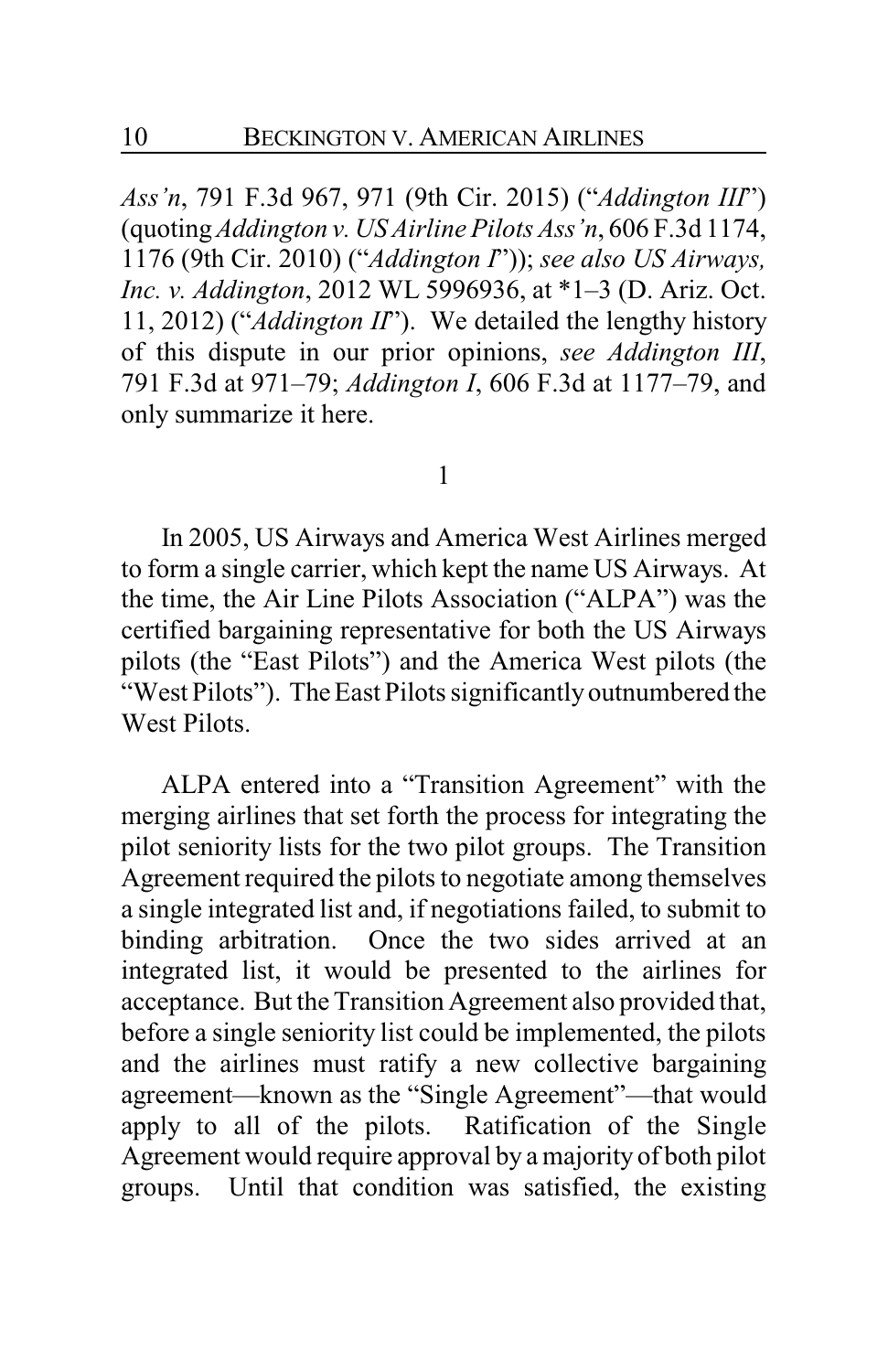seniority lists and collective bargaining agreements for the respective pilot groups would remain in place.

After the East and West Pilots tried but failed to negotiate a seniority list, ALPA arranged for arbitration before a panel led by George Nicolau. In May 2007, the arbitration panel issued a decision known as the "Nicolau Award," which composed an integrated seniority list that was generally viewed as more favorable to the West Pilots. The East Pilots objected to the Nicolau Award so strenuously that they created a new union—the US Airline Pilots Association ("USAPA")—and then used their numerical majority to replace ALPA with USAPA as the certified bargaining representative for all of the pilots. In subsequent negotiations with US Airways, USAPA ignored the Nicolau Award and pushed for a different integrated seniority list that favored the East Pilots.

In 2008, a group of West Pilots filed *Addington I*, an action against USAPA asserting that the union had breached its duty of fair representation by proposing a new seniority list instead of pursuing the implementation of the Nicolau Award.**<sup>2</sup>** 606 F.3d at 1178. The West Pilots prevailed in the district court, but we vacated the judgment on appeal after concluding that the breach-of-duty claim against USAPA would not be ripe until a Single Agreement had been ratified that implemented a seniority list other than the Nicolau Award. *Id.* at 1179–82.

**<sup>2</sup>** The West Pilots also brought breach-of-contract claims against US Airways, but those claims were dismissed for lack of jurisdiction. *See Addington I*, 606 F.3d at 1178.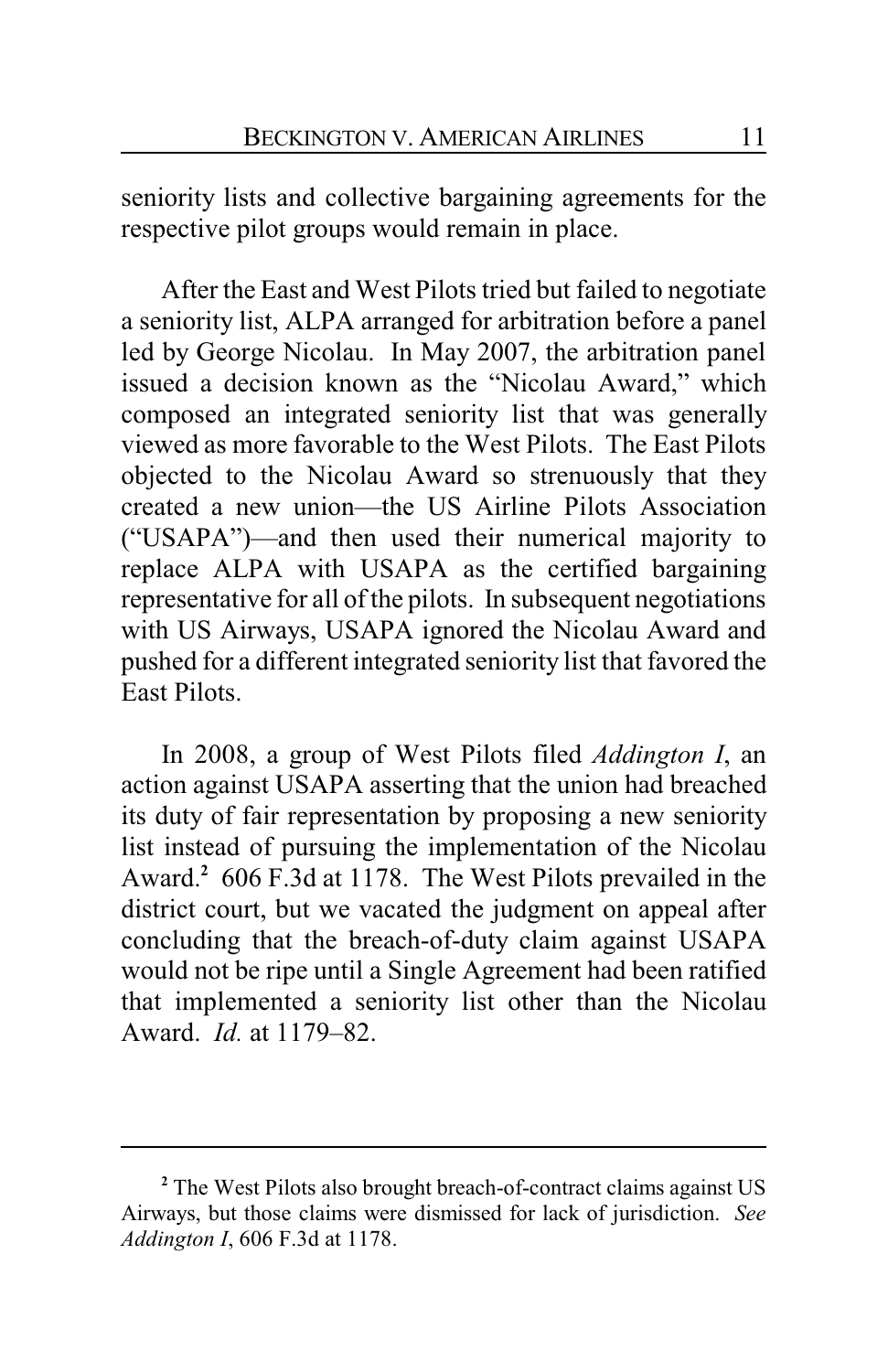Shortly thereafter, US Airways filed *Addington II*, a declaratory judgment action against both USAPA and the West Pilots. 2012 WL 5996936, at \*1. In that lawsuit, US Airways sought guidance as to whether it could be liable for assisting in a breach of USAPA's duty of fair representation if it entered into a bargaining agreement that did not implement the Nicolau Award. *Id.* at \*3. The district court concluded that it could not "provide as much guidance as it had hoped it could" because the matter would not be ripe until a Single Agreement was in place. *Id.* at \*5. The court did, however, find that USAPA was bound by the Transition Agreement's requirement to pursue the arbitrated Nicolau Award and that USAPA's efforts to ignore it "place[d] USAPA on dangerous ground." *Id.* at \*4.

#### 2

In April 2012, US Airways began the process of a merger with American Airlines. At the time, US Airways was still operating with two pilot collective bargaining agreements and two pilot seniority lists.

In anticipation of the merger, the two airlines, USAPA, and the union for American's pilots negotiated a multi-party agreement called the "Memorandum of Understanding Regarding Contingent Collective Bargaining Agreement" ("MOU"). The MOU set forth procedures for reaching a Joint Collective Bargaining Agreement ("JCBA") that would apply to all pilots employed by post-merger American. It also addressed seniority integration for the pilots. The MOU required the pilots to negotiate a single merged seniority list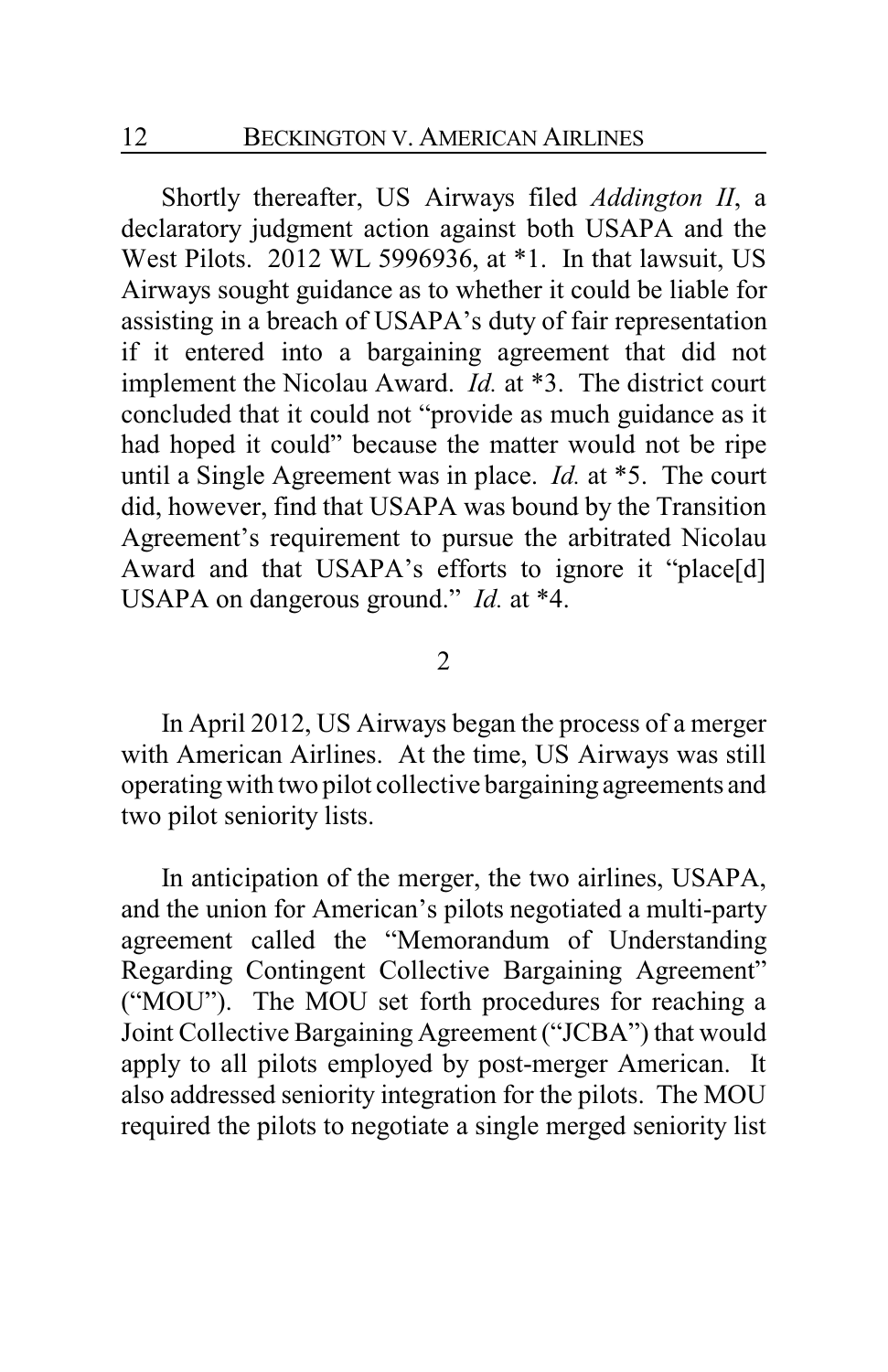and, if negotiations failed, to submit to binding arbitration pursuant to the McCaskill-Bond Amendment.**<sup>3</sup>**

The MOU also provided the following in Paragraph 10(h): "US Airways agrees that neither this Memorandum nor the JCBA shall provide a basis for changing the seniority lists currently in effect at US Airways other than through the process set forth [under McCaskill-Bond]." This provision was inserted into the MOU by USAPA, and it had the effect of maintaining the separate seniority lists for the East and West Pilots by ensuring that neither the MOU itself nor the JCBA would become the "Single Agreement" for purposes of triggering the Nicolau Award. As USAPA put it, "under the MOU, the Nicolau Award was dead." *Addington III*, 791 F.3d at 976.

# 3

In March 2013, a group of West Pilots filed *Addington III*, a suit against USAPA and US Airways challenging the provenance of Paragraph 10(h). *See id.* The West Pilots alleged that USAPA breached its duty of fair representation by inserting Paragraph 10(h)—which impermissibly failed to "treat the Nicolau Award as final and binding"—without having a "legitimate union purpose" for doing so. *Id.* The West Pilots also claimed that US Airways breached the Transition Agreement by entering into the MOU. As remedies, the West Pilots sought (1) a declaratory judgment

**<sup>3</sup>**The McCaskill-Bond Amendment, 49U.S.C. § 42112 Note, codified longstanding labor-protective provisions requiring that, during an airline merger, seniority lists must be combined in a "fair and equitable manner" through negotiation and arbitration. *See Addington III*, 791 F.3d at 978 n.5.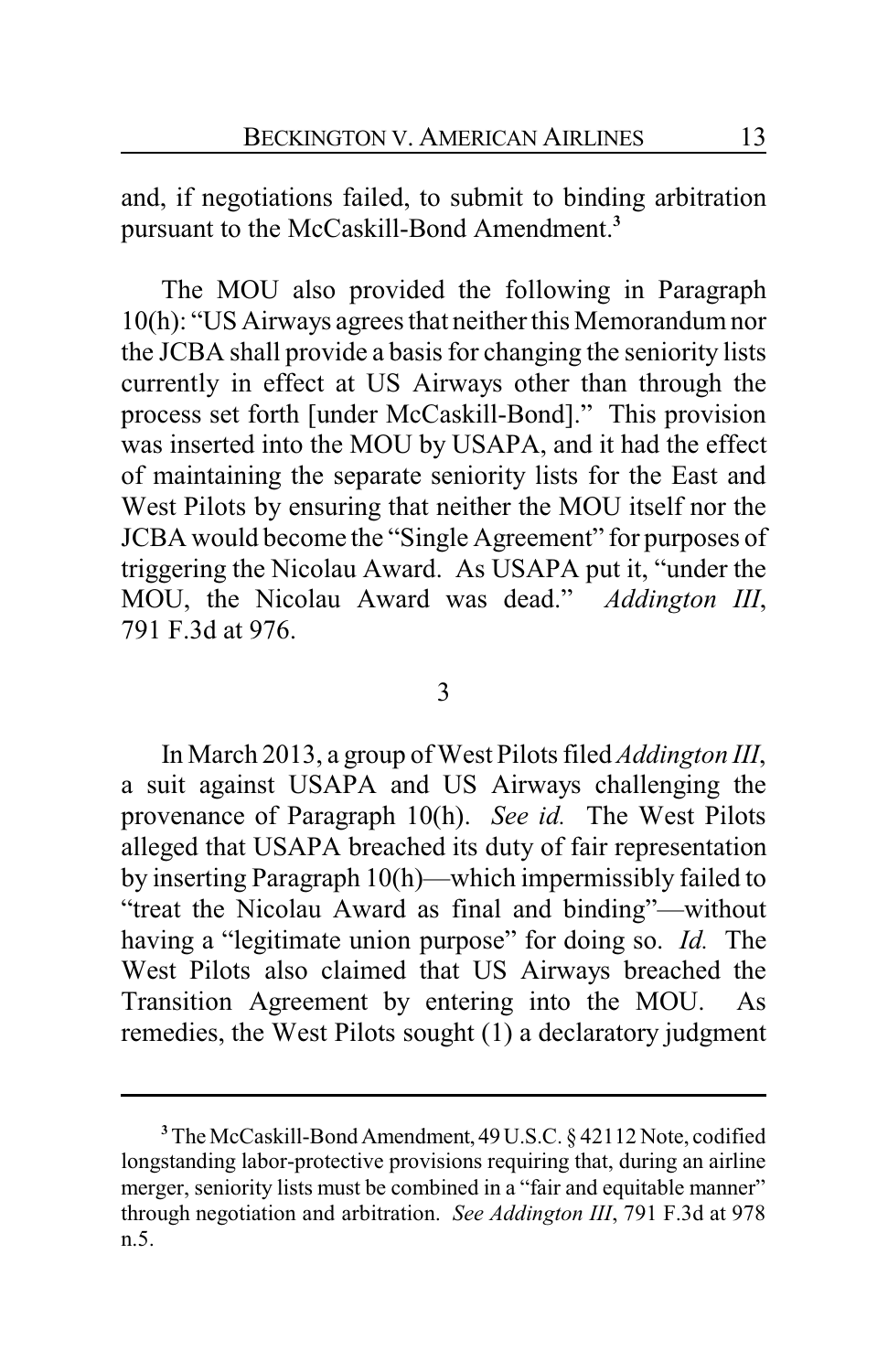that USAPA violated the duty of fair representation by abandoning the Nicolau Award, (2) a declaratory judgment that US Airways breached the Transition Agreement, and (3) an injunction requiring the McCaskill-Bond panel to use the Nicolau Award to order the US Airways pilots.

After dismissing the breach-of-contract claim against US Airways on jurisdictional grounds, *id.* at 976 n.2, the district court "certified a class of approximately 1,600 West Pilots, held a two-day bench trial in October 2013, and issued a decision in January 2014," *id.* at 977. The court held that USAPA did not breach its duty of fair representation to the West Pilots after finding that USAPA had a legitimate union purpose for inserting Paragraph 10(h)—it prevented further argument about the use of the Nicolau Award. *Id.*

On appeal, we reversed the district court's conclusion with respect to the breach-of-duty claim against USAPA, holding that USAPA breached its duty of fair representation by inserting Paragraph 10(h) into the MOU, which "discriminat[ed] against the West Pilots" without a "legitimate union purpose" for doing so. *Id.* at 985–90. As we explained,

> when all was said and done, the East Pilots repudiated their promise to be bound by the outcome of the agreed-upon process. When the East Pilots did not get the outcome they wanted, they simply dumped the rules and found a new rulemaker—USAPA—that they could control. . . . [T]he East Pilots fixed the game.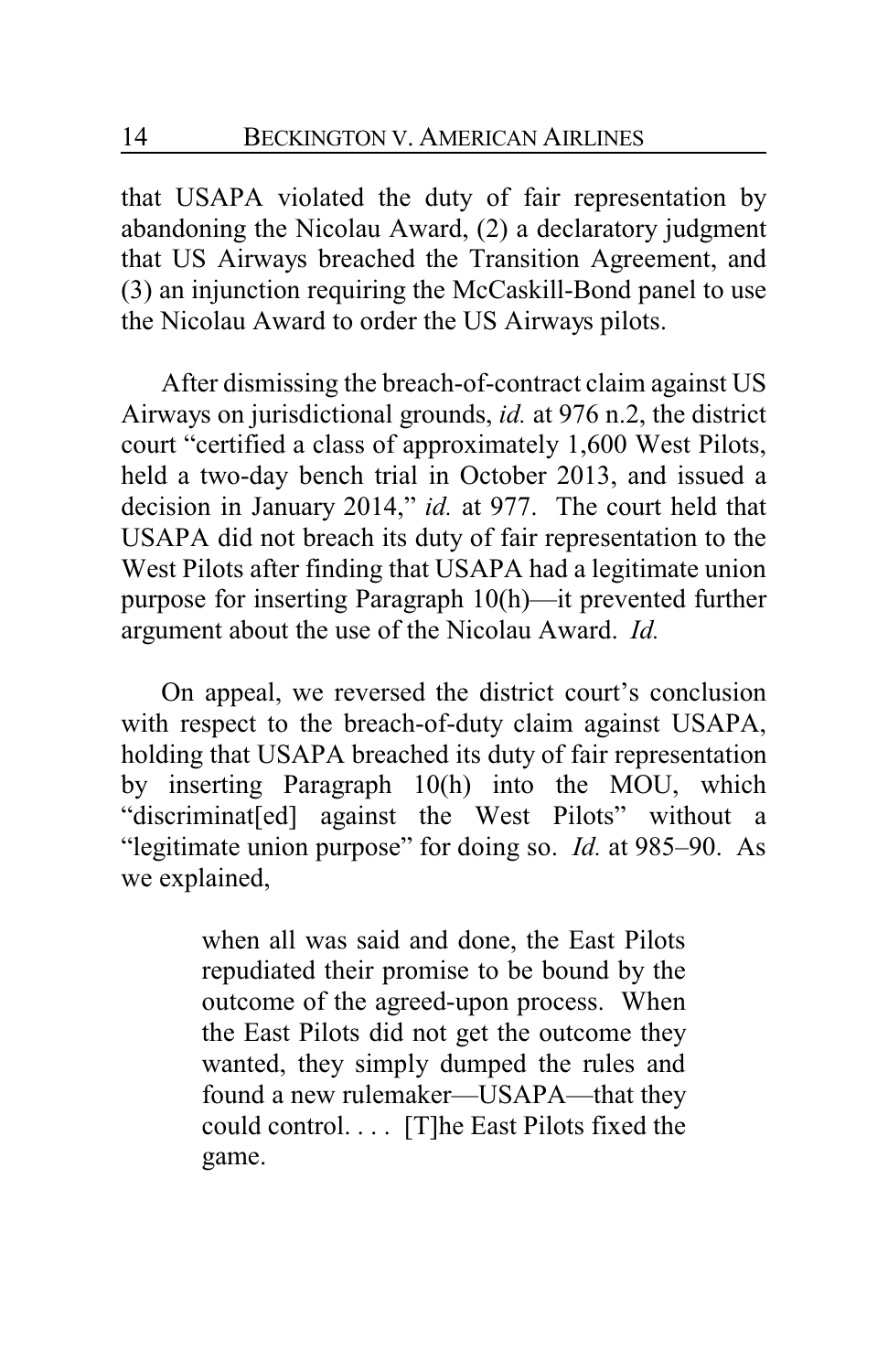*Id.* at 986. As a remedy, we declined to order an injunction compelling the McCaskill-Bond panel to use the Nicolau Award, as "we can never be certain whether efforts to implement the Nicolau Award through a collective bargaining agreement with US Airways would have succeeded." *Id.* at 991 & n.12. Instead, we allowed the McCaskill-Bond arbitration to proceed, but we directed the district court "to enter an order enjoining USAPA from participating in the McCaskill-Bond seniority integration proceedings . . . except to the extent USAPA advocates [for] the Nicolau Award." *Id.* at 991. Following our decision, USAPA withdrew from the McCaskill-Bond arbitration proceedings altogether, forcing the East Pilots to secure new representation during the arbitration.

The arbitration commenced in September 2015, and a year later, on September 6, 2016, the McCaskill-Bond panel issued a 60-page decision. Addressing the "elephant in the room" head on, the panel declined to implement the Nicolau Award. The panel explained that, although the Nicolau Award represented "an experienced arbitration panel's best judgment of a fair and equitable basis to integrate the seniority of the East and West pilot groups in 2007, . . . many of the relevant facts and circumstances and equities that must be weighed and balanced" had "changed, some dramatically," in the intervening decade. Given that "[t]he courts have uniformly declined to impose, enforce or direct implementation of the Nicolau Award," the panel was ultimately"not persuaded that updating and implementing the [Nicolau Award] is legally mandated, necessary, or appropriate, given the facts and circumstances extant on our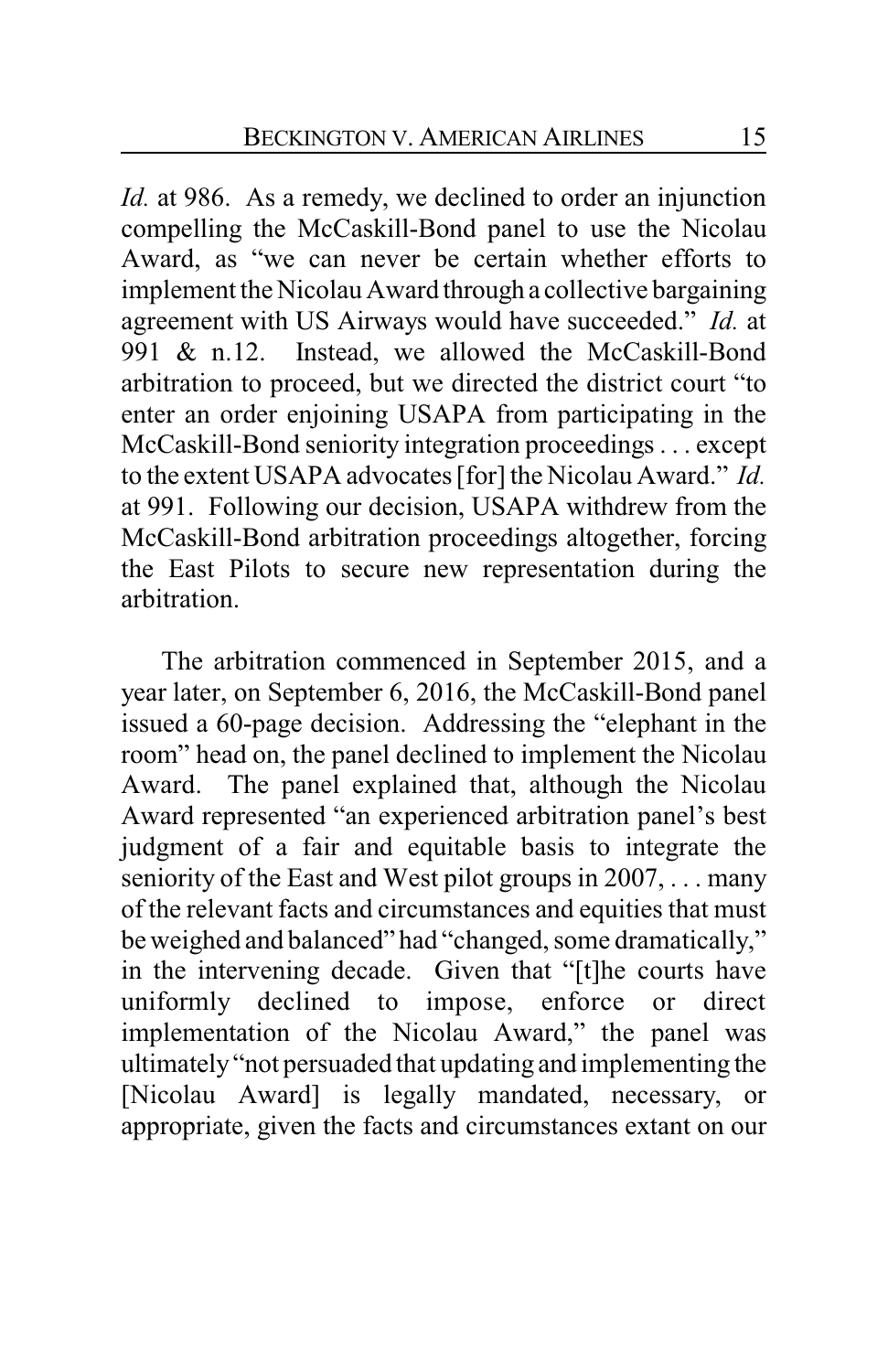snapshot date of December 9, 2013."**<sup>4</sup>** Instead of implementing the Nicolau Award, the panel used a different methodology that it believed would "provide[] the most appropriate basis upon which to integrate the seniority of the East and West Pilots."

# $\mathcal{C}$

In February 2017, plaintiffs—former West Pilots—filed this suit against post-merger American seeking damages under the Railway Labor Act for US Airways's "collusion" in USAPA's breach of its duty of fair representation.**<sup>5</sup>** According to plaintiffs' complaint, "[a] carrier shares liability for a union's [duty-of-fair-representation] breach if it colludes in that breach." And in this case, they allege, "[American] (then US Airways) colluded with USAPA to eliminate its obligation to use the Nicolau List to integrate pilot operations" in two ways: (1) by participating in "a meeting or series of mostly attorneys-only meetings" during which Paragraph 10(h) was drafted, and (2) by failing to evaluate USAPA's proposal "to ensure that it is reasonable and supported by a legitimate union purpose."

The district court granted American's motion to dismiss under Federal Rule of Civil Procedure 12(b)(6). *Beckington v. Am. Airlines Inc.*, 2018 WL 1400074 (D. Ariz. Mar. 20, 2018). The court appeared to accept plaintiffs' premise that

**<sup>4</sup>** The "snapshot date" is the date that the McCaskill-Bond panel used to assess the equities of the pilot groups.

**<sup>5</sup>** Plaintiffs apparently entered into a settlement agreement with USAPA that waived their ability to seek damages from USAPA for its breach of duty.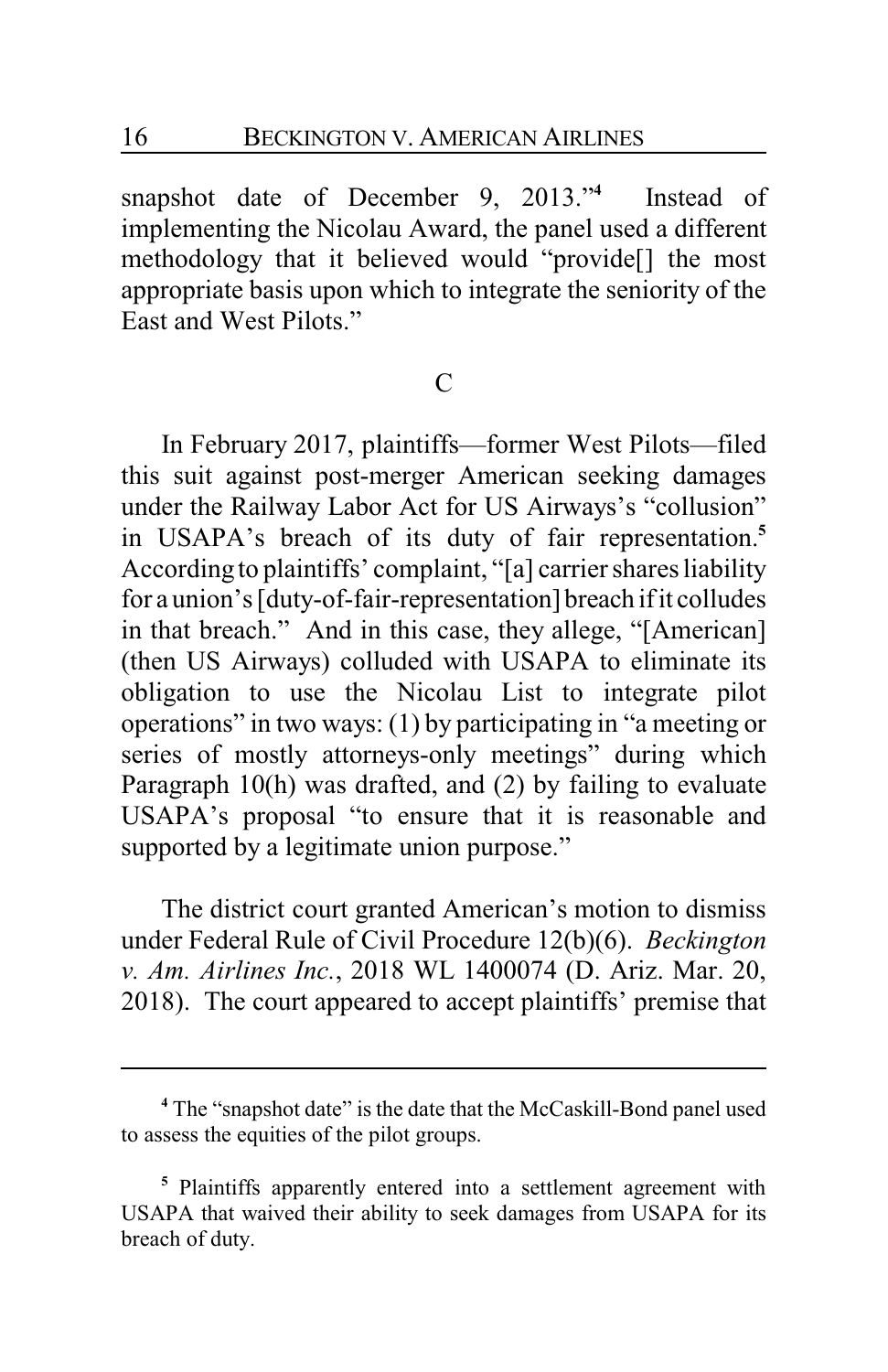an employer can be held liable under the RLA for its "collusion" in a union's breach of duty. *Id.* at \*4 (citing *United Indep. Flight Officers, Inc. v. United Air Lines, Inc.*, 756 F.2d 1274, 1283 (7th Cir. 1985)). But the court dismissed plaintiffs' claim after concluding that they failed to adequately allege a "causal connection" between the union's breach of duty and the injuries alleged in this case; and failed to adequately allege "collusion," which the court defined as "bad faith, discrimination or hostility toward the plaintiff." *Id.* at \*5–6. Plaintiffs appealed, and we requested supplemental briefing on whether there is a basis—statutory or otherwise—for a standalone claim against an employer for "colluding" in a union's breach of its duty of fair representation.

### II

We review de novo the district court's grant of a motion to dismiss under Rule 12(b)(6) and may affirm on any ground supported by the record. *Ebner v. Fresh, Inc.*, 838 F.3d 958, 962 (9th Cir. 2016). To survive a motion to dismiss, the complaint must contain sufficient "well-pleaded, nonconclusoryfactual allegation[s]," accepted as true, to state "a plausible claim for relief." *Ashcroft v. Iqbal*, 556 U.S. 662, 679–80 (2009). Dismissal is appropriate when the complaint lacks a "cognizable legal theory" or sufficient factual allegations to "support a cognizable legal theory." *Depot, Inc. v. Caring for Montanans, Inc.*, 915 F.3d 643, 652 (9th Cir. 2019) (citation omitted).

#### III

Plaintiffs contend that an employee aggrieved by a union's breach of its duty of fair representation during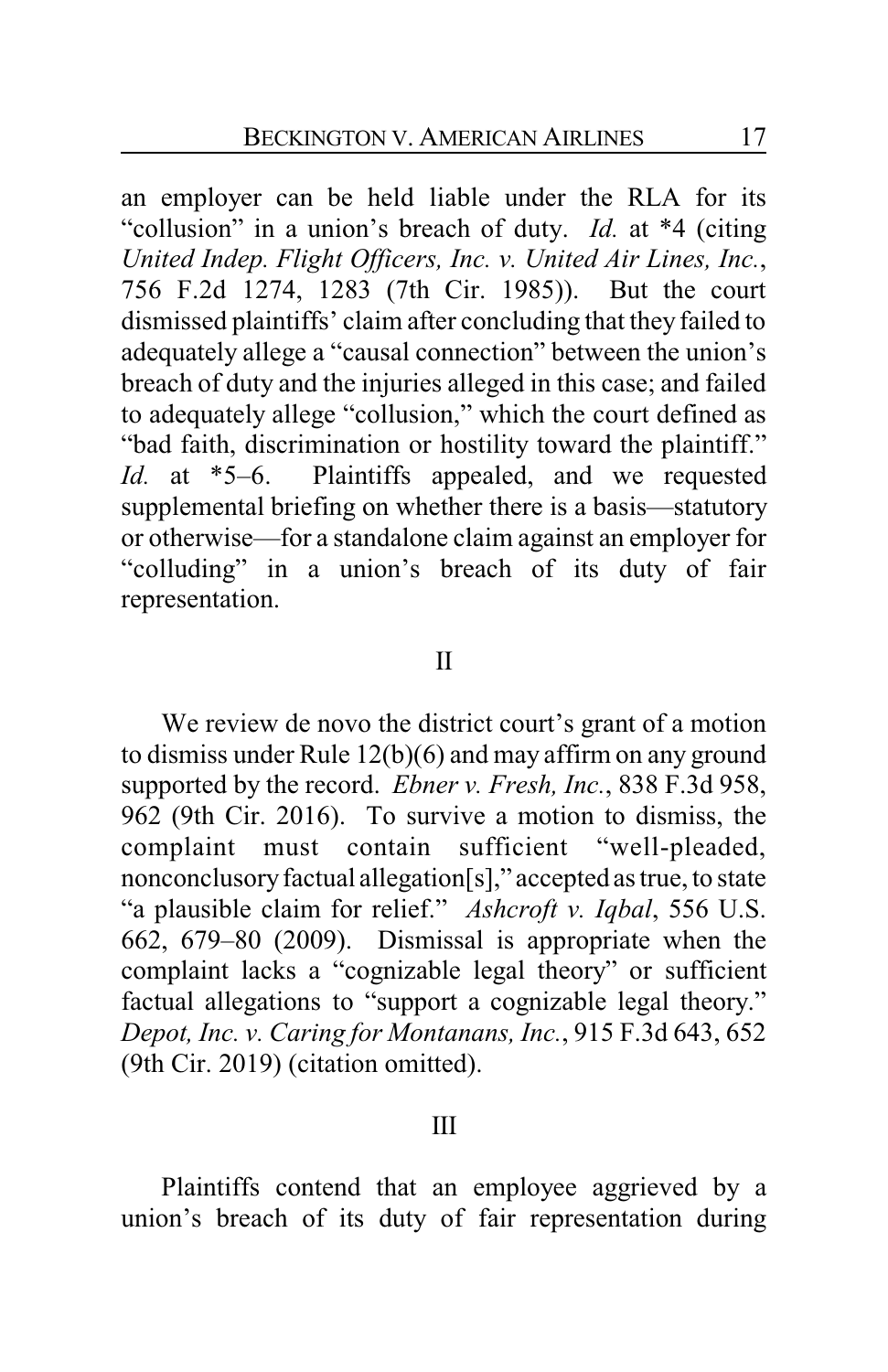collective bargaining can sue not only the union but also the employer for "colluding" in the union's breach. Plaintiffs do not specify a legal source for their collusion theory of liability and instead invite us to "judicially create[]" one under the RLA. We decline the invitation, because plaintiffs' theory is fundamentally inconsistent with the complex relationship among employers, unions, and employees.

### A

The duty of fair representation owed by a union to its constituents, and the union's concomitant liability for breaching that duty, derives from the text of the RLA and its framework for collective bargaining. *See Steele*, 323 U.S. at 199–207. Nothing in the RLA's text or framework supports an expansion of that doctrine to impose liability on an employer solely for its "collusion" in a union's breach of duty.

To begin with, plaintiffs' collusion claim seeks to create liability for "acts not prohibited by the text of the statute." *Alexander v. Sandoval*, 532 U.S. 275, 286 (2001) (internal alterations omitted) (quoting *Cent. Bank of Denver, N.A. v. First Interstate Bank of Denver, N.A.*, 511 U.S. 164, 173 (1994)). No provision of the RLA prohibits an employer from participating (whether "collusively" or otherwise) in a union's breach of duty to its members. The RLA does impose certain duties on employers—for example, requiring them to refrain from interfering with employees' freedom to self-organize and bargain collectively, *see* 45 U.S.C. § 152, Third, Fourth; and to "exert every reasonable effort to make and maintain" a collective bargaining agreement by "treat[ing] with" the designated union, *id.* § 152, First, Ninth—but plaintiffs do not contend that American (or US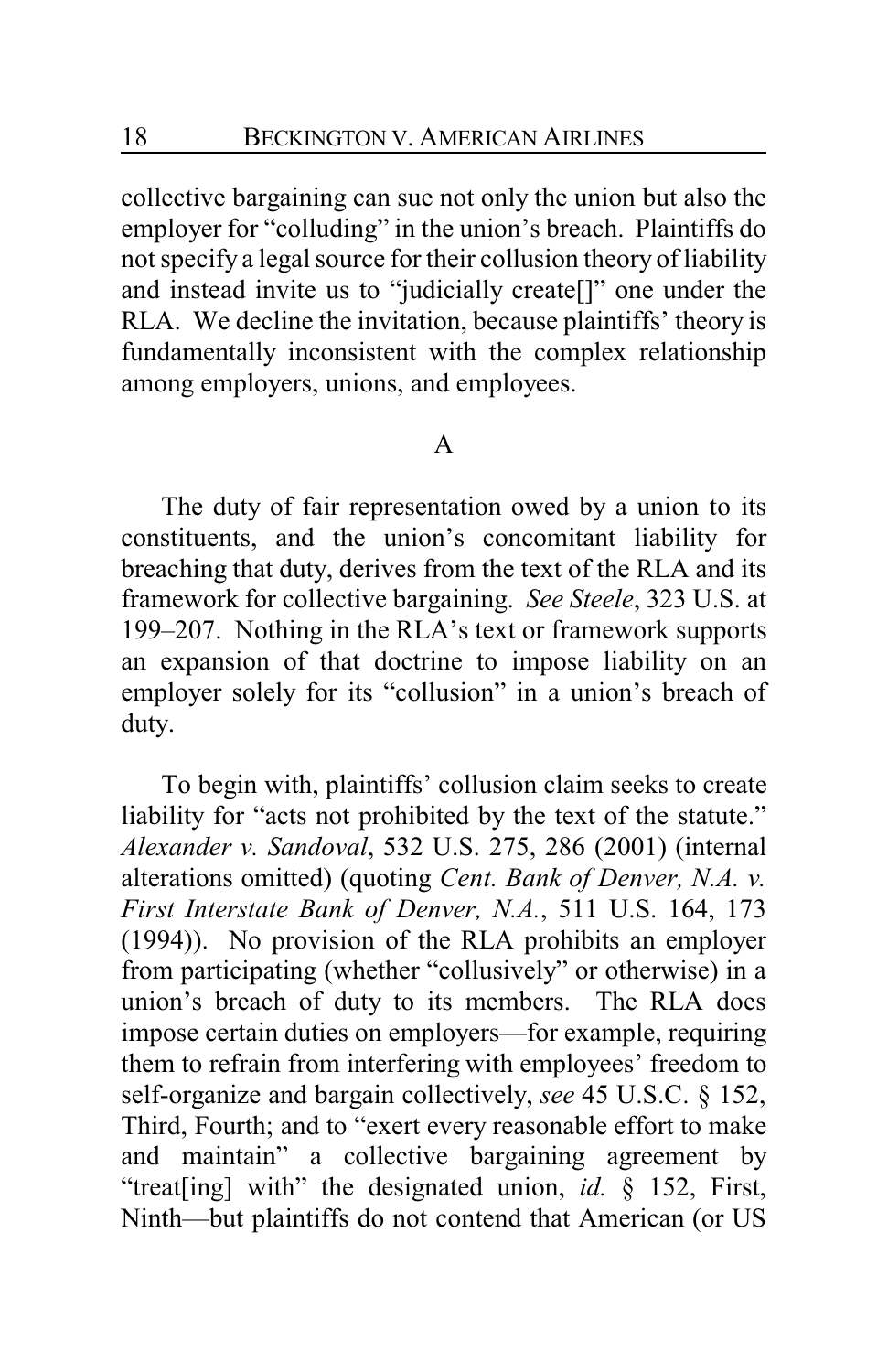Airways) violated any of those statutory duties.**<sup>6</sup>** Their claim instead rests solely on US Airways's alleged participation in USAPA's breach of duty. The text of the RLA, however, does not "explicitly require[]" employers to avoid this conduct, which "bodes ill" for plaintiffs' effort to premise liability on it. *Cent. Bank*, 511 U.S. at 175 (quoting *Mertens v. Hewitt Assocs.*, 508 U.S. 248, 254 (1993)). We cannot extend liability under a statute beyond the scope of conduct "prohibited by the [statutory] text." *Jackson v. Birmingham Bd. of Educ.*, 544 U.S. 167, 178 n.2 (2005) (quoting *Cent. Bank*, 511 U.S. at 173); *cf. Steele*, 323 U.S. at 202–03 (relying on "the language of the [RLA]" to conclude that unions have a duty of fair representation).

Plaintiffs' collusion theory of liability also lacks support in the RLA's collective bargaining framework. As outlined above, the RLA prescribes a process of collective bargaining "between the carriers on the one hand and the employees through their unions on the other." *Street*, 367 U.S. at 760 (citation omitted). This process, like all collective bargaining, "is structured and regulated on the assumption that 'the parties . . . proceed from contrary and to an extent antagonistic viewpoints and concepts of self-interest.'" *Gen. Bldg. Contractors Ass'n v. Pennsylvania*, 458 U.S. 375, 394 (1982) (internal alteration omitted) (quoting *NLRB v. Ins. Agents' Int'l Union*, 361 U.S. 477, 488 (1960)). On one side of the bargaining table is the union, which has the "exclusive" right to represent individual employees and the "corresponding duty" to exercise that right fairly. *Steele*,

**<sup>6</sup>** The employer must also comply with certain procedural requirements for collective bargaining, *see* 45 U.S.C. § 152, Sixth, Seventh, Eighth, Ninth; *id.* §§ 155–160, but those procedures are not at issue here.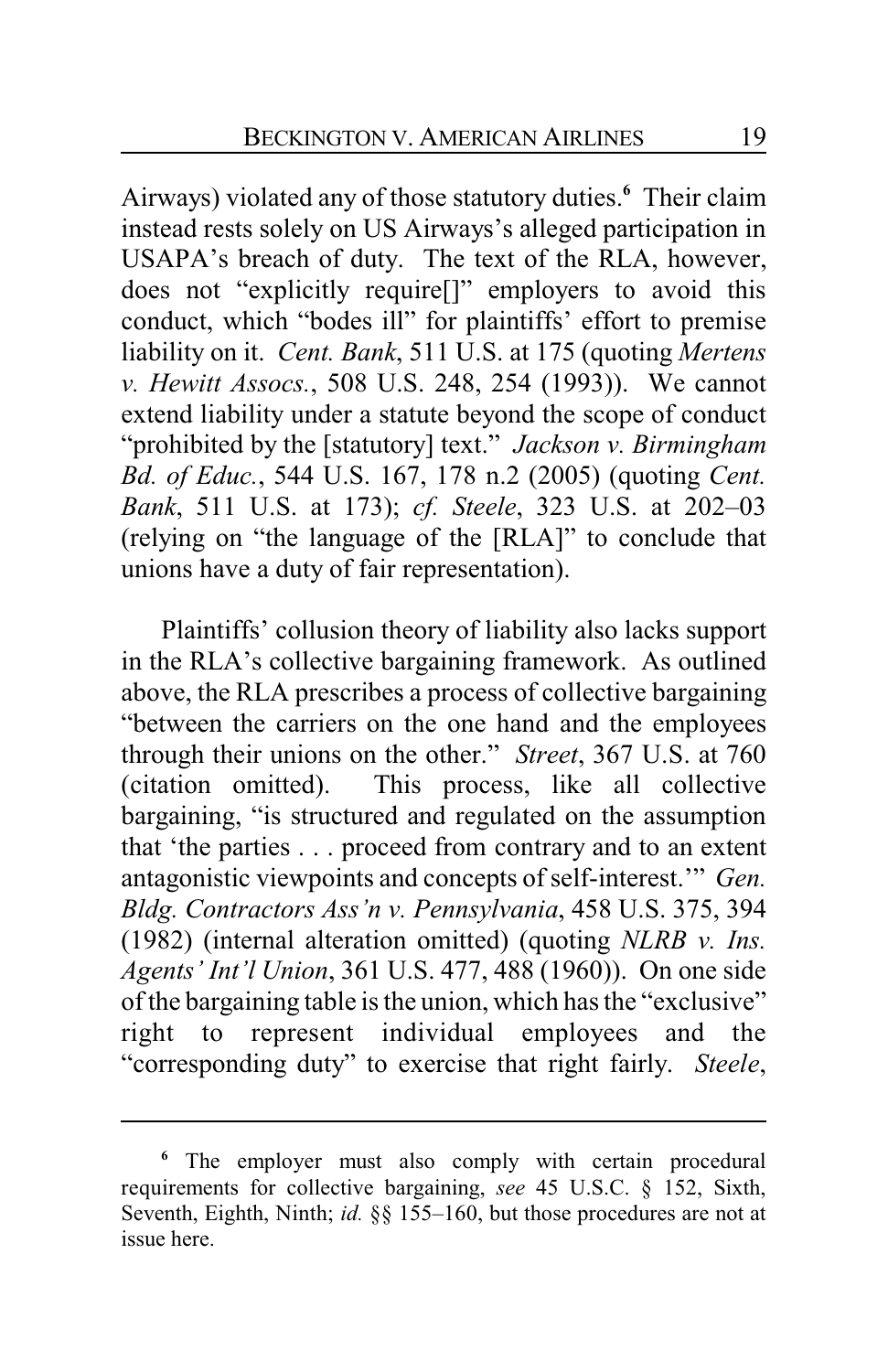323 U.S. at 194, 202. On the other side is the employer, which is "expected to represent its own interests, not those of the employees," *Am. Postal Workers Union, Local 6885 v. Am. Postal Workers Union*, 665 F.2d 1096, 1109 (D.C. Cir. 1981), and may in fact "prefer one group of employees over another," *Rakestraw v. United Airlines, Inc.*, 981 F.2d 1524, 1536 (7th Cir. 1992). Thus, for this process to work, the "employer [must] be able to rely on" the union to fulfill its "duty to discharge [its duty of fair representation] faithfully." *Bowen v. U.S. Postal Serv.*, 459 U.S. 212, 226 (1983).

Nothing about this framework suggests that the RLA imposes on employers an additional duty to bargain with the interests of particular employees in mind or to ensure that the union does so. At the bargaining table, the employer and the union must approach each other as respectful adversaries. Although they must find common ground, each comes to the table with an obligation to its own constituents—the union to its employee members and the employer to its investors. Expecting an employer to bargain simultaneously in favor of its own interests and in favor of the interests of some employees would force the employer into a game of chess against itself, pursuing what are often competing and inconsistent positions. And in doing so, the employer would also likely end up stepping on the union's own representative efforts. An employer has no duty to tell the union how to fulfill its duty to represent its constituents. And without a duty, there can be no liability. *See Cent. Bank*, 511 U.S. at 175.

This conclusion, moreover, does not change by invoking the word "collusion." Plaintiffs are presumably using that word in a colloquial sense, as it is not found anywhere in the RLA. When the word "collusion" is used in the context of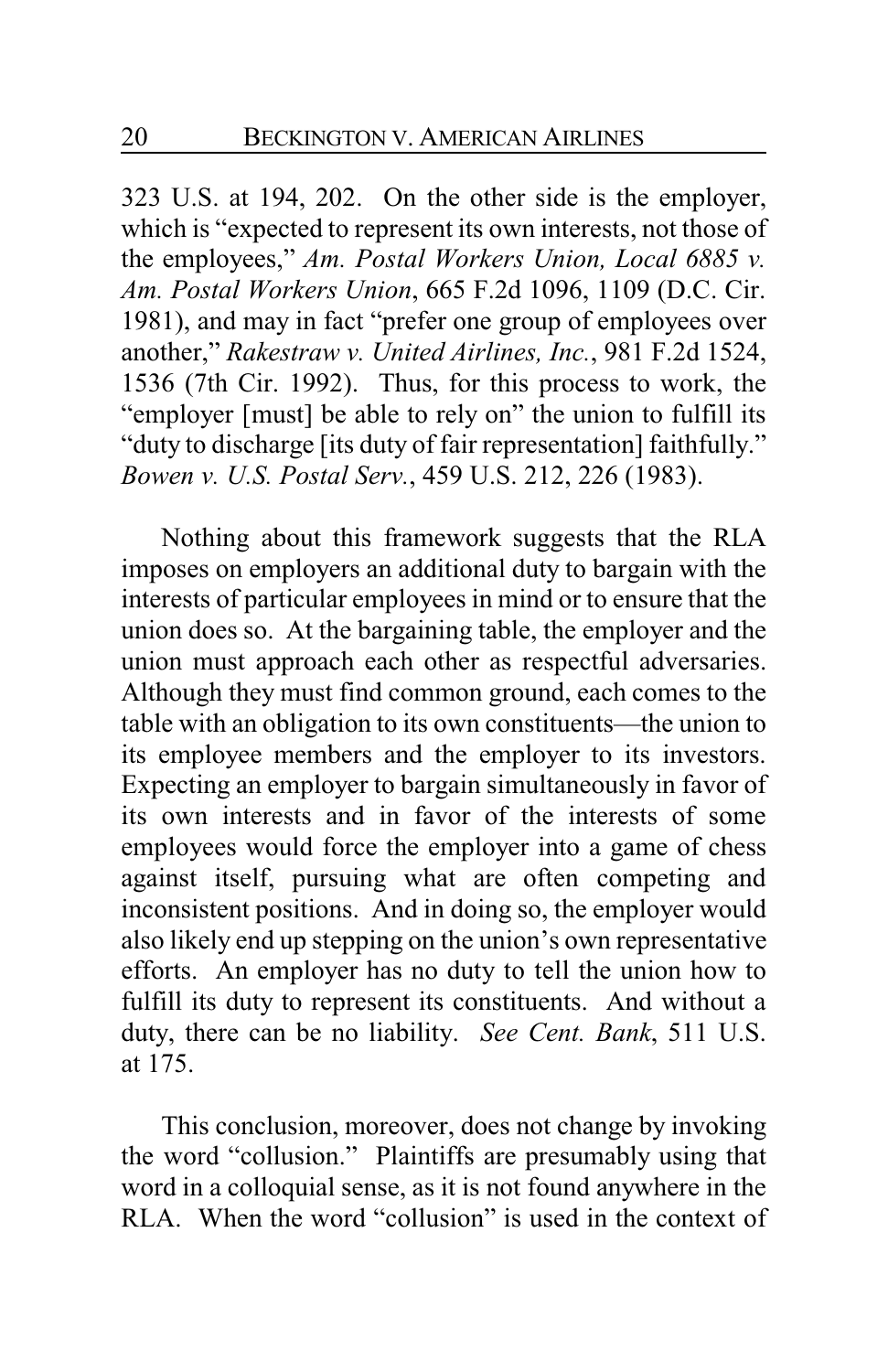imposing liability for violating a federal statute, it generally acts as a synonym for "conspiracy"—i.e., an illegal agreement among two or more parties to violate some statutory duty owed by each party. *See, e.g.*, *TSC Indus., Inc. v. Northway, Inc.*, 426 U.S. 438, 461–62 (1976) (using "collusion" in reference to a "conspiratorial manipulation" of a stock price in violation of the securities laws); *FTC v. Warner Commc'ns Inc.*, 742 F.2d 1156, 1160 (9th Cir. 1984) (per curiam) (using "collusion" in reference to a conspiracy among competitors to restrain trade in violation of the antitrust laws). But a necessary predicate for imposing liability in these circumstances—the violation of a substantive legal duty—is missing here, because an employer owes no duty to individual employees during collective bargaining. Thus, whether an employer sits by as the union neglects some of its constituents, or actively encourages the union through some amorphous concept of "collusion," the employer's conduct does not violate any duty under the RLA and thus cannot provide the basis for liability.

To be sure, courts occasionally use the word "collusion" or similar language in the context of "hybrid" suits, in which employees sue both "their employer and their union, alleging that the employer breached a collective bargaining agreement and that the union breached its duty of fair representation." *Kelly v. Burlington N. R.R. Co.*, 896 F.2d 1194, 1195–96 (9th Cir. 1990); *see also DelCostello v. Int'l Bhd. of Teamsters*, 462 U.S. 151, 164–65 (1983) (describing "hybrid" suits under the Labor Management Relations Act). Plaintiffs argue that their collusion claim against American is analogous to these hybrid cases.

Plaintiffs' reliance on these cases is misplaced, because the word "collusion" is being used in these cases not to create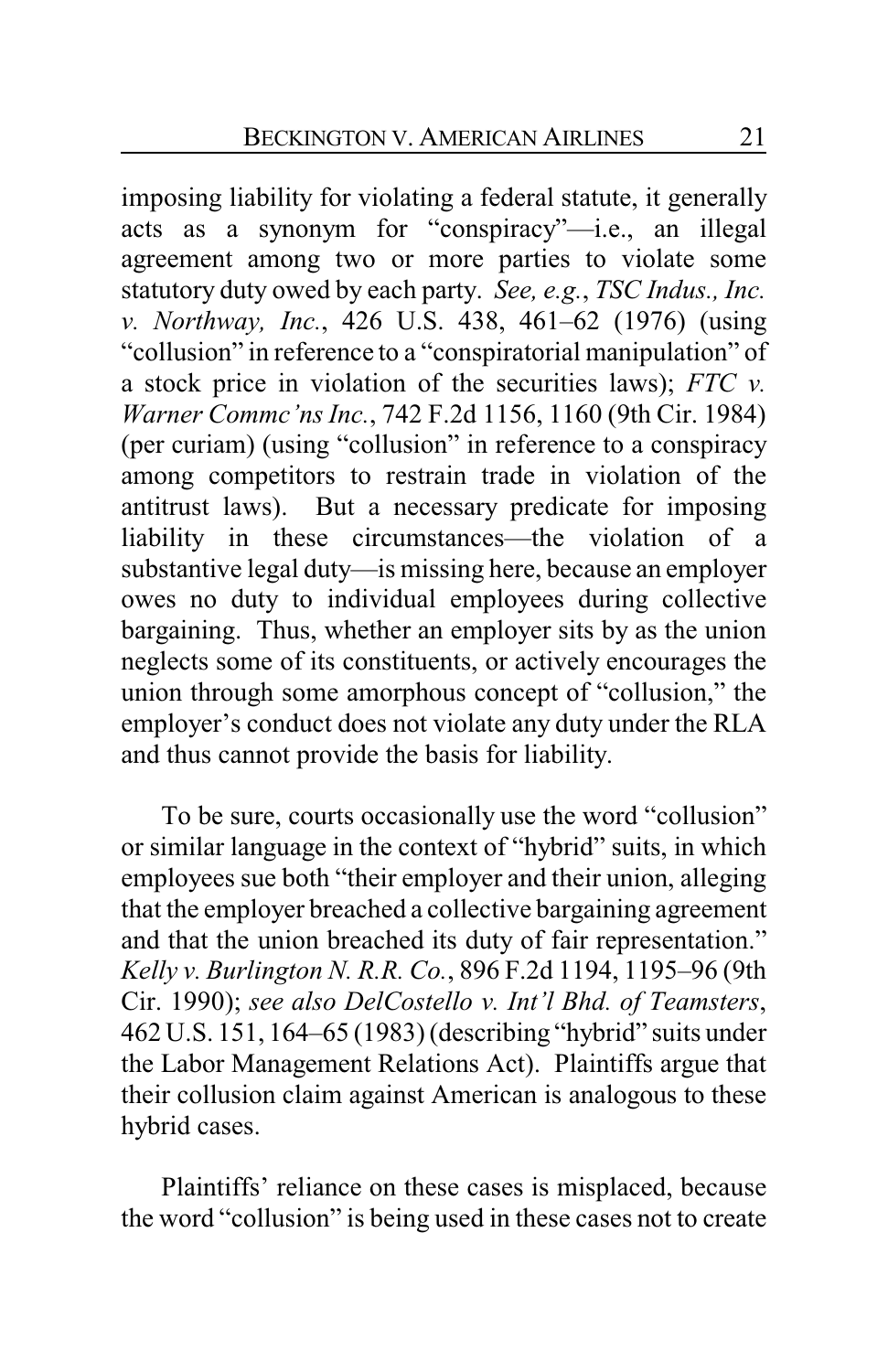a duty but instead to determine jurisdiction over the claim against the employer. Recall that, under the RLA, employees alleging that their employer breached a collective bargaining agreement must ordinarily submit to mandatory arbitration; "[f]ederal courts lack subject matter jurisdiction over [these] disputes." *Konop v. Hawaiian Airlines, Inc.*, 302 F.3d 868, 881 (9th Cir. 2002).**<sup>7</sup>** That remains true even if the employees also claim that their union has breached its duty of fair representation. *See Crusos v. United Transp. Union*, 786 F.2d 970, 972–73 (9th Cir. 1986). If, however, the employees allege that their employer and their union "acted 'in concert'" to discriminate against them, such that arbitration before a panel of employer and union representatives would be "absolutely futile," we have held that the employees can "circumvent the statutory administrative remedies" and join their breach-of-contract claim against the employer with their breach-of-duty claim against the union in federal court. *Bautista v. Pan Am. World Airlines, Inc.*, 828 F.2d 546, 551 (9th Cir. 1987) (quoting *Glover v. St. Louis–S.F. Ry. Co.*, 393 U.S. 324, 331 (1969)). And in describing the degree of concerted conduct necessary

**<sup>7</sup>** We need not—and do not—decide whether our prior characterization ofthe arbitration requirement as "jurisdictional" survives the Supreme Court's recent cases stressing the distinction between "jurisdictional" rules and "nonjurisdictional" claim-processing rules. *See, e.g.*, *Union Pac. R.R. Co. v. Bhd. of Locomotive Engineers & Trainmen Gen. Comm. of Adjustment*, 558 U.S. 67, 81–82 (2009). Other circuits have divided on the resolution of that issue. *Compare Oakey v. U.S. Airways Pilots Disability Income Plan*, 723 F.3d 227, 237–38 (D.C. Cir. 2013) (holding that the arbitration requirement is jurisdictional), *with Emswiler v. CSX Transp., Inc.*, 691 F.3d 782, 789–90 (6th Cir. 2012) (holding that the arbitration requirement is not jurisdictional). But the distinction makes no difference here, because the arbitration requirement, however it is characterized, has no bearing on the substantive duties prescribed by the RLA.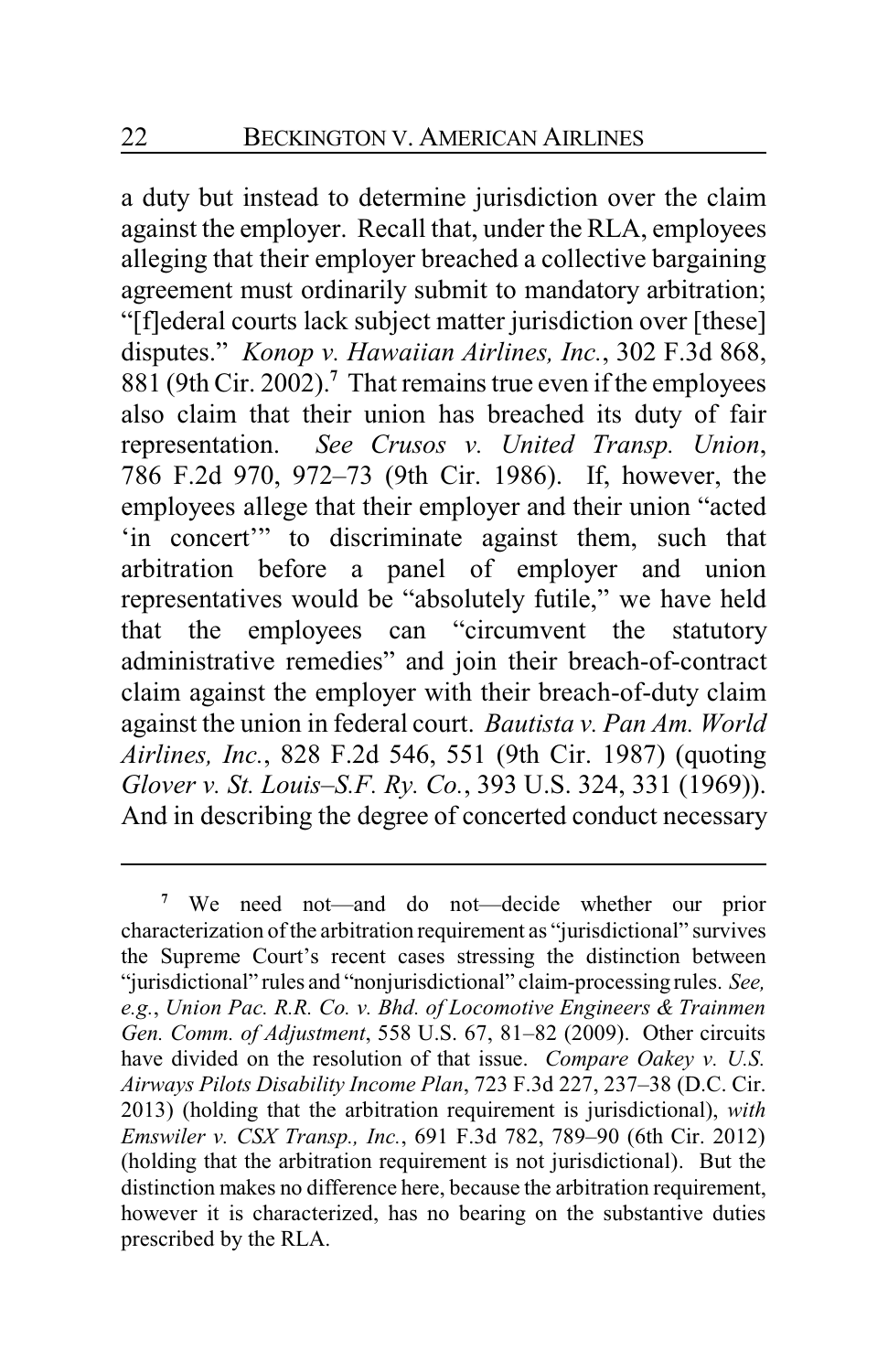to invoke this jurisdictional exception, we and other courts have sometimes used the term "collusion." *Croston v. Burlington N. R.R. Co.*, 999 F.2d 381, 387 (9th Cir. 1993), *abrogated on other grounds by Norris*, 512 U.S. 246; *accord Emswiler v. CSX Transp., Inc.*, 691 F.3d 782, 791 (6th Cir. 2012); *Raus v. Bhd. Ry. Carmen of U.S. & Can.*, 663 F.2d 791, 798 (8th Cir. 1981); *Richins v. S. Pac. Co. (Pac. Lines)*, 620 F.2d 761, 762 (10th Cir. 1980); *Goclowski v. Penn Cent. Transp. Co.*, 571 F.2d 747, 761 n.18 (3d Cir. 1977).**<sup>8</sup>**

Although plaintiffs in a hybrid suit may allege collusion as a basis for *jurisdiction*, collusion is not the basis for *liability*. A hybrid "suit, as a formal matter, comprises two causes of action"—one against the employer for "breach of the collective bargaining agreement," and one against the union for "breach of the union's duty of fair representation." *DelCostello*, 462 U.S. at 164. The two claims may be "inextricably interdependent," *id.*, but the "origin of the liability" for each claim is "separate and distinct," *Kaiser v. Local No. 83*, 577 F.2d 642, 645 (9th Cir. 1978); *see Czosek v. O'Mara*, 397 U.S. 25, 28–29 (1970). In other words, the ability to join claims in a hybrid suit for jurisdictional purposes does not create the "source of plaintiffs' rights" underlying those claims. *Touche Ross & Co. v. Redington*, 442 U.S. 560, 577 (1979).

**<sup>8</sup>** The degree of concerted activity may also affect the apportionment of damages in a hybrid suit. *Cf. Czosek v. O'Mara*, 397 U.S. 25, 29–30 (1970) (declining to decide whether an employer and union may be jointly responsible for damages "when a single series of events gives rise to claims against the employer for breach of contract and against the union for breach of the duty of fair representation").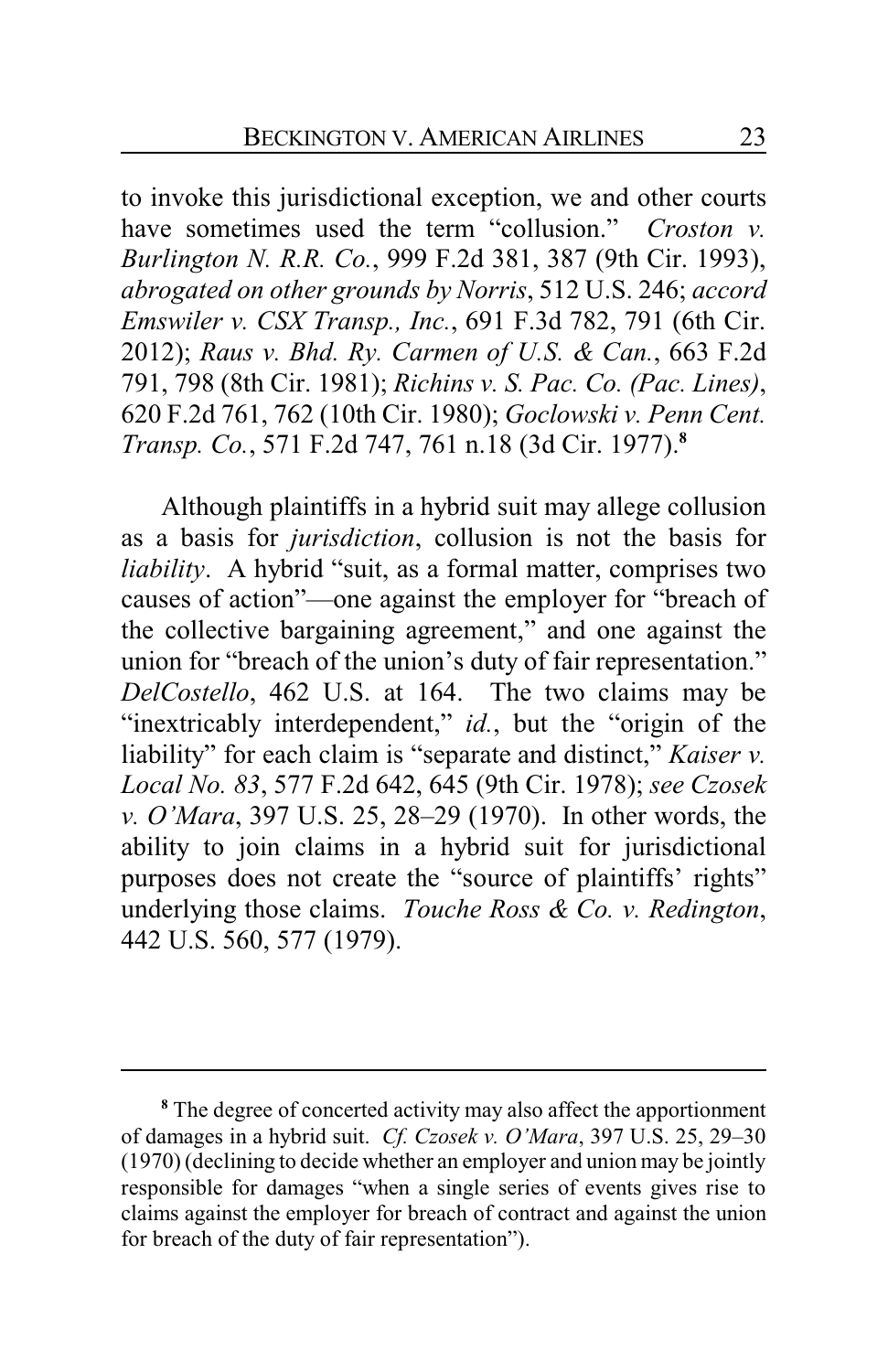That dooms plaintiffs' analogy, because plaintiffs do not claim that American (or US Airways) breached its own obligations under a collective bargaining agreement. Instead, the only identifiable breach in this case is USAPA's breach of its duty of fair representation. Without a breach by American of the collective bargaining agreement, we no longer have a hybrid suit but instead a pure breach-of-duty suit that seeks to hold American secondarily liable for USAPA's breach. The RLA, however, contains no provision to support that theory of secondary liability, and we cannot invent one absent an "expression of congressional direction to do so." *Cent. Bank*, 511 U.S. at 183.

Finally, imposing liability on an employer in these circumstances could "frustrate the basic purposes underlying the duty of fair representation." *Foust*, 442 U.S. at 49 n.12 (quoting *Vaca*, 386 U.S. at 183). Indeed, it may undermine the union's incentive to fulfill its duty of fair representation by allowing the union to escape liability for breaching it. The union and the employee could, for example, "agree to a settlement pursuant to which the union would acknowledge a breach of its duty of fair representation in exchange for the employee's undertaking to look to his employer for his entire recovery," an unsavory and "unsound[]" result that the Supreme Court has rejected in similar circumstances. *Bowen*, 459 U.S. at 227 n.15. And an employer, seeking to limit its exposure to liability for "collusion" with a union, may feel compelled to question or even subvert the union's representation of its members upon any suspicion that the union is breaching its duty. *See Vaca*, 386 U.S. at 191–92. Not only could this distrust have a "detrimental effect on labor-management relations," *Carroll v. Bhd. of R.R. Trainmen*, 417 F.2d 1025, 1028 (1st Cir. 1969), but it would also place employers in the untenable position of possibly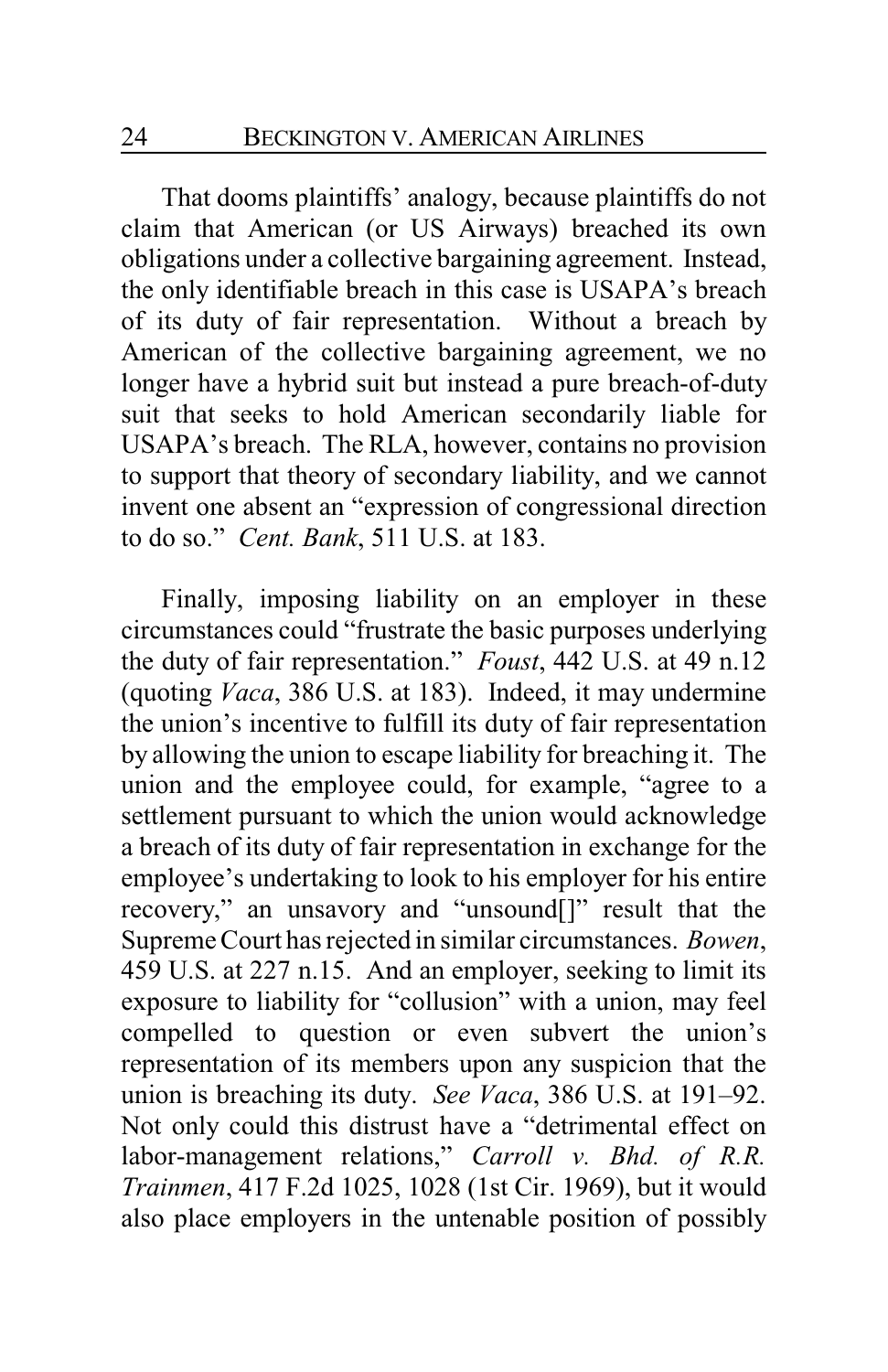violating the RLA's anti-interference provisions, 45 U.S.C. § 152, Fourth; *see Ass'n of Flight Attendants v. Horizon Air Indus., Inc.*, 976 F.2d 541, 547 (9th Cir. 1992) (considering "evidence of [the employer's] attempt to undermine the union's bargaining status" in finding that the employer violated the RLA (internal alterations omitted)).

# B

Plaintiffs are not the first to assert a collusion theory of employer liability. In a handful of cases cited by plaintiffs, courts have suggested that an employer may be liable under the RLA for a union's breach of duty if the employer "acts in collusion with the union." *United*, 756 F.2d at 1283. We, however, have never adopted this theory of employer liability and are not persuaded to do so now.

At the front of this line appears to be the Seventh Circuit's decision in *United*. There, a group of pilots brought suit against both their union and their employer, United, alleging that the union "breached its duty of fair representation" and that "United was a party to that breach." *Id.* at 1281. After concluding that the pilots had failed to show that the union's conduct amounted to a breach of duty, the court turned to the pilots' claim that United was "a party to [the union's] breach." *Id.* at 1283. Of course, the court had just held that there was no breach by the union, which prompted the court to observe the "conceptual anomaly that would arise if [an employer] were held liable as a party where [the union], the principal, had been held not to have violated its duty." *Id.* Nevertheless, the court forged ahead, proclaiming that "[a]n employer is liable together with the union for the union's breach of its [duty of fair representation] if it acts in collusion with the union." *Id.*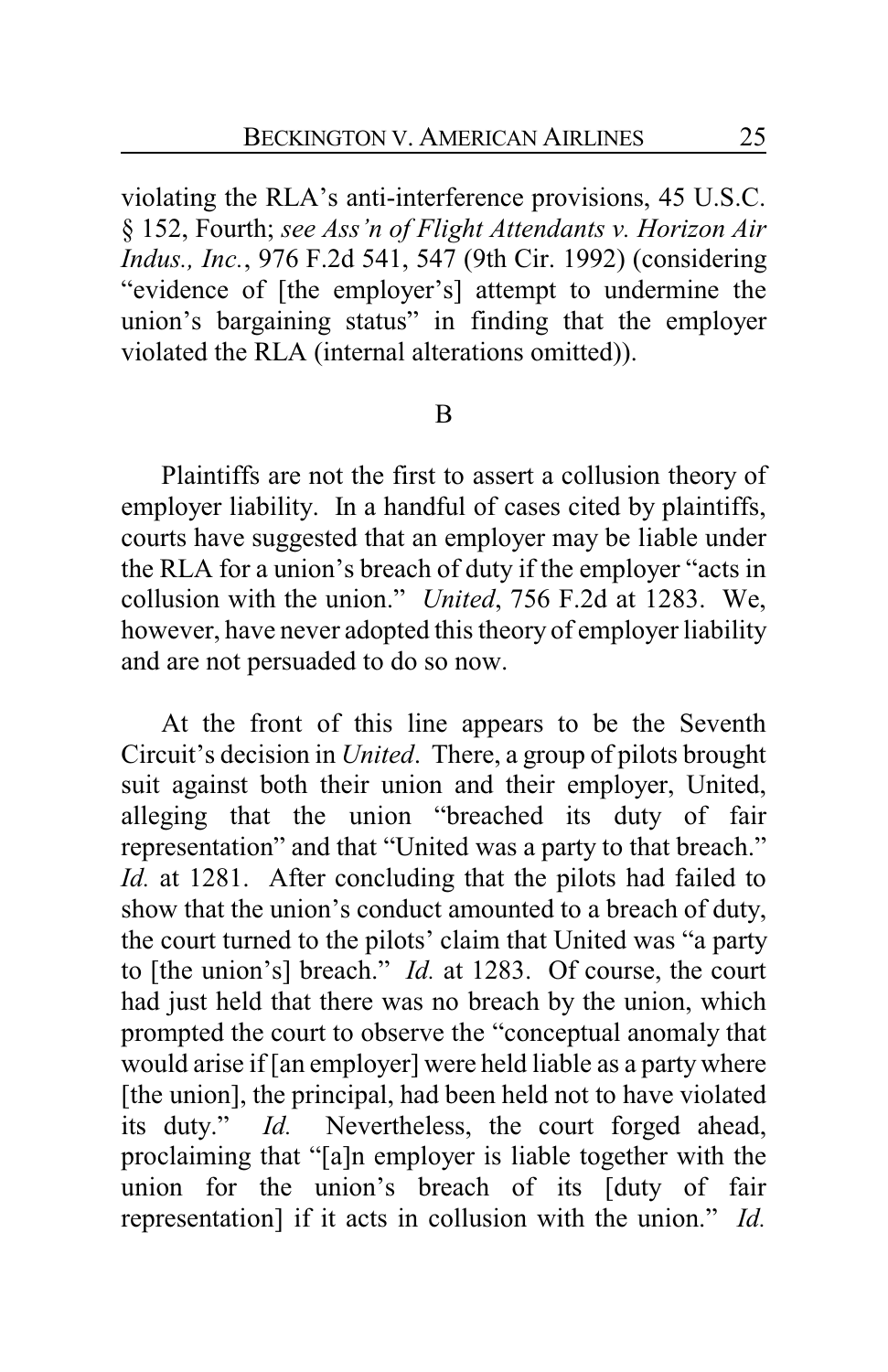(citing *Alvey v. Gen. Elec. Co.*, 622 F.2d 1279, 1290 (7th Cir. 1980)). The court then proceeded to analyze the employees' "evidence supporting their assertion of collusion," only to find evidence of "negotiation" between United and the union, which it deemed insufficient.**<sup>9</sup>** *Id.*

A few district courts have followed *United*'s lead, setting up the possibility of a freestanding collusion claim only to knock it down in the absence of "conduct that rises to the level of 'collusion.'" *Am. Airlines Flow-Thru Pilots Coal. v. Allied Pilots Ass'n*, 2015 WL 9204282, at \*2–3 (N.D. Cal. Dec. 17, 2015); *see In re AMR Corp.*, 2018 WL 2997104, at \*26–27 (Bankr. S.D.N.Y. June 12, 2018); *Cunningham v. United Airlines, Inc.*, 2014 WL 441610, at \*11 (N.D. Ill. Feb. 4, 2014); *Rakestraw v. United Airlines, Inc.*, 765 F. Supp. 474, 493–94 (N.D. Ill. 1991), *aff'd in part, rev'd in part*, 981 F.2d 1524; *see also Davenport v. Int'l Bhd. of Teamsters*, 166 F.3d 356, 361–62 & n.5 (D.C. Cir. 1999) (citing *United* as providing a possible "standard for determining whether an employer can be implicated in a union's breach of duty" but declining to adopt it). A few other courts, also relying on *United*, have purported to recognize collusion claims but dismissed them because the union had not breached its duty. *See Flight Attendants in Reunion v. Am. Airlines, Inc.*, 813 F.3d 468, 475 (2d Cir. 2016); *Bishop v. Air Line Pilots Ass'n, Int'l*, 1998 WL 474076, at \*18–19 (N.D. Cal. Aug. 4, 1998); *Caudle v. Pan Am. World Airways, Inc.*, 676 F. Supp. 314, 323 (D.D.C. 1987).

With respect, we are "convinced the parade is marching in the wrong direction." *United States v. Smith*, 440 F.2d

**<sup>9</sup>** This conclusion was arguably an advisory opinion, as there was no breach by the union to which liability against United could attach.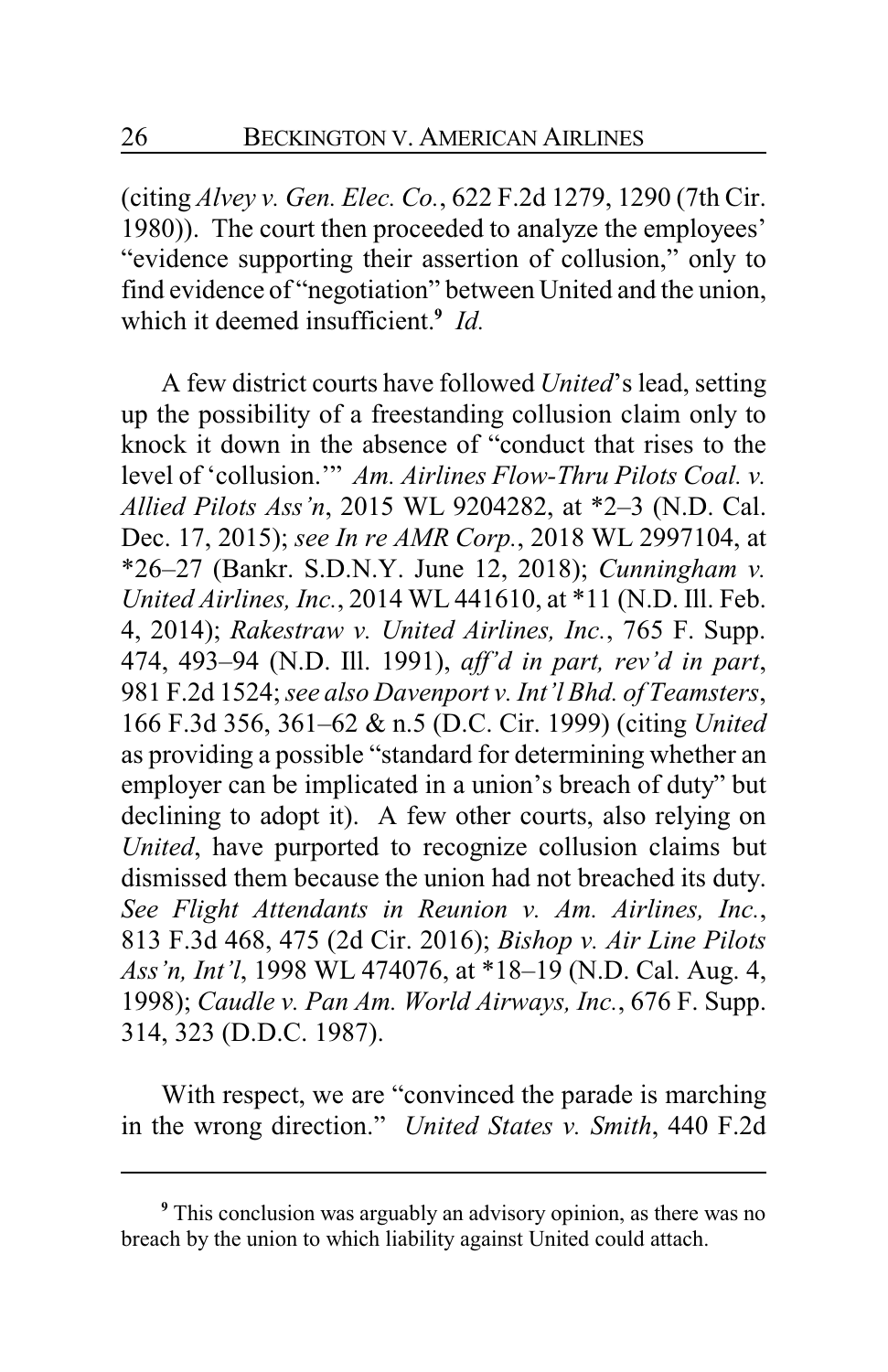521, 527 (7th Cir. 1971) (Stevens, J., dissenting). The core proposition in *United*—that, apart from any breach of contract, an employer is liable for a union's breach of duty "if it acts in collusion with the union," 756 F.2d at 1283—is unmoored from the RLA. The only authority cited by the Seventh Circuit to support this statement was a hybrid case that included a direct claim against an employer for "breach[ing] its collective bargaining agreements." *Alvey*, 622 F.2d at 1282. That case was inapposite; like the plaintiffs in this case, the employees in *United* did "not bring a direct claim against [their employer]." 756 F.2d at 1283. Indeed, the *United* court went out of its way to acknowledge that it did not have before it the "usual hybrid case" in which the breach-of-contract claim against the employer is "distinct from the [breach-of-duty] claim against the union." *Id.* That observation should have ended the discussion for the reasons we have explained—without a direct claim against the employer for breaching some contractual (or statutory) obligation, there is no basis for imposing liability on the employer.

Any doubt on this score can be dispelled by the inability of courts following *United* to come up with a coherent standard for identifying conduct that amounts to actionable collusion. The *United* court stated that an employer's mere "negotiation" with a union is insufficient, *id.*, but that is hardly a helpful benchmark, as employers are in fact *required* to negotiate with unions under the RLA, *see* 45 U.S.C. § 152, First, Second, Ninth. And although later courts have insisted on "something more" than negotiation, *Am. Airlines Flow-Thru Pilots*, 2015 WL 9204282, at \*3, without a statutory mooring, any effort to divine what "more" is required quickly devolves into the sort of "free-wheeling judicial exercise[]" that we must avoid, *Jacksonville Terminal*, 394 U.S. at 383.